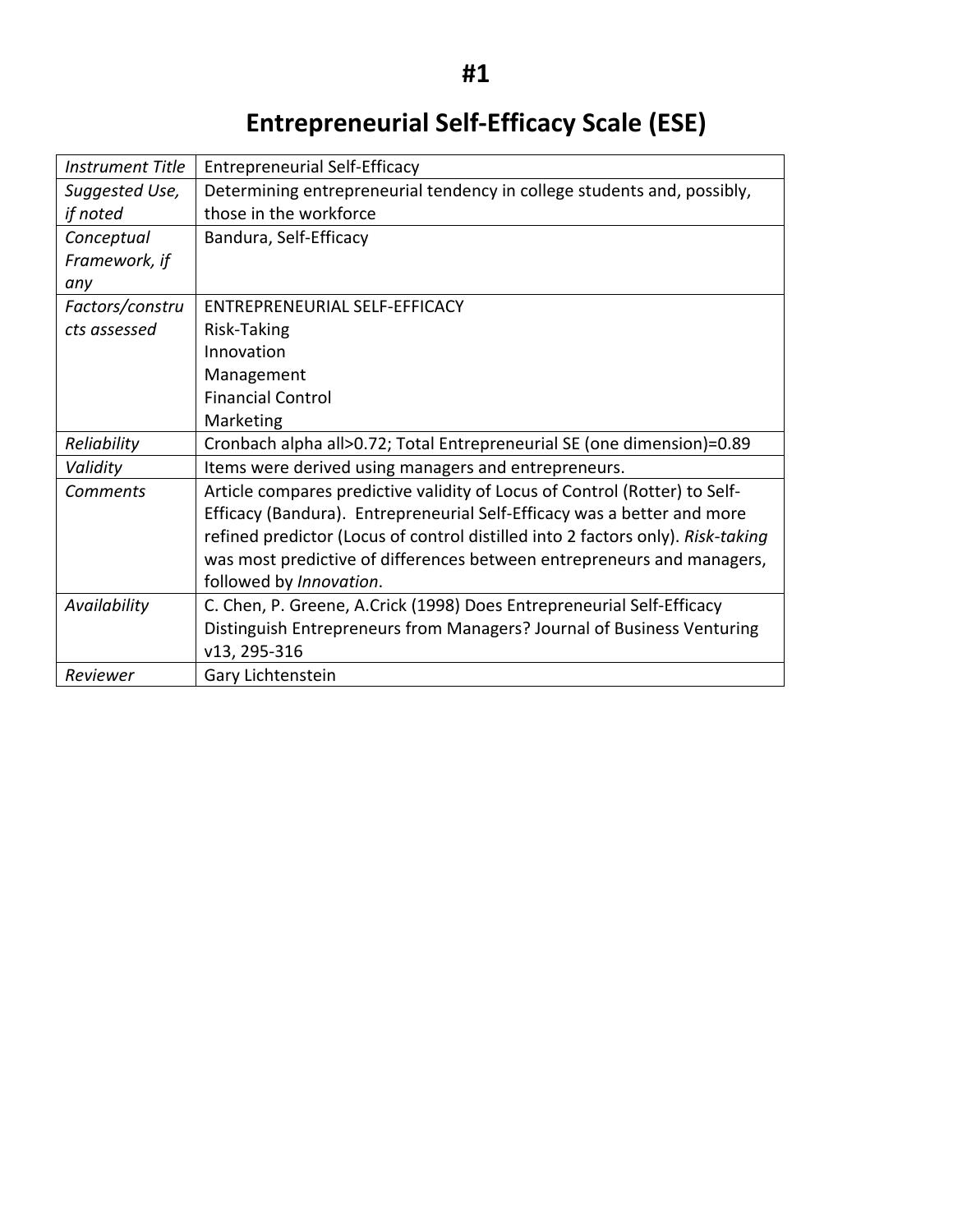# **EM Attitude Orientation (EA) Scale, Revised**

| <b>Instrument Title</b> | <b>Entrepreneurial Attitude Orientation (EAO) Scale (Revised)</b>                                                                                                                                                                                                                                                                                                                                                                                                                                                                                                                                                                                                                   |
|-------------------------|-------------------------------------------------------------------------------------------------------------------------------------------------------------------------------------------------------------------------------------------------------------------------------------------------------------------------------------------------------------------------------------------------------------------------------------------------------------------------------------------------------------------------------------------------------------------------------------------------------------------------------------------------------------------------------------|
| Suggested Use, if       | Developing validity evidence for the EAO scale (the methodological                                                                                                                                                                                                                                                                                                                                                                                                                                                                                                                                                                                                                  |
| noted                   | approaches discussed can be used for other surveys). Targeted at                                                                                                                                                                                                                                                                                                                                                                                                                                                                                                                                                                                                                    |
|                         | undergrads. Sample: first year students from engineering and                                                                                                                                                                                                                                                                                                                                                                                                                                                                                                                                                                                                                        |
|                         | management courses.                                                                                                                                                                                                                                                                                                                                                                                                                                                                                                                                                                                                                                                                 |
| Conceptual              | Adapts and builds Robinson et al.'s EAO survey                                                                                                                                                                                                                                                                                                                                                                                                                                                                                                                                                                                                                                      |
| Framework, if any       |                                                                                                                                                                                                                                                                                                                                                                                                                                                                                                                                                                                                                                                                                     |
| Factors/constructs      | Four primary dimensions:                                                                                                                                                                                                                                                                                                                                                                                                                                                                                                                                                                                                                                                            |
| assessed                | 1. Achievement                                                                                                                                                                                                                                                                                                                                                                                                                                                                                                                                                                                                                                                                      |
|                         | Innovation<br>2.                                                                                                                                                                                                                                                                                                                                                                                                                                                                                                                                                                                                                                                                    |
|                         | 3. Personal control                                                                                                                                                                                                                                                                                                                                                                                                                                                                                                                                                                                                                                                                 |
|                         | 4. Self-esteem                                                                                                                                                                                                                                                                                                                                                                                                                                                                                                                                                                                                                                                                      |
| Reliability             | Reliability of the EAO survey ranged from Cronbach alpha=0.7 to 0.9 across<br>subscales and components). Confirmatory Factor Analysis (CFA) revealed<br>poor model fit for the modified EAO instrument.                                                                                                                                                                                                                                                                                                                                                                                                                                                                             |
| Validity                | Based on CFA and EFA results the authors state that: "a complete and<br>supportable case for the validity of this instrument in this form collecting<br>data on this population does not exist."                                                                                                                                                                                                                                                                                                                                                                                                                                                                                    |
| <b>Comments</b>         | Results of the exploratory factor analysis (EFA) reveal that the subscales<br>appear to be blurring, crossing or interdependent. The article reiterates<br>statements by Purzer, that "there are significant risks in reassessing the<br>psychometric basis, subscales, and constructs within an instrument when<br>applying it to a new population." Furthermore the blending of the<br>personal control and innovation subscales may be due to them both<br>capturing a different construct such as "risk tolerance" or "risk<br>understanding." Overall, the article stresses the difficulty of adapting<br>instruments form one population (professional) to another (student). |
| Availability            | Fernandez, T. M., Sliva Coutinho, G., Wilson, M. D., & Hoffmann, S. R.<br>(2015). Development of Entrepreneurial Attitudes Assessment Instrument                                                                                                                                                                                                                                                                                                                                                                                                                                                                                                                                    |
|                         | for Freshman Students.                                                                                                                                                                                                                                                                                                                                                                                                                                                                                                                                                                                                                                                              |
| Reviewer                | Thema Monroe-White                                                                                                                                                                                                                                                                                                                                                                                                                                                                                                                                                                                                                                                                  |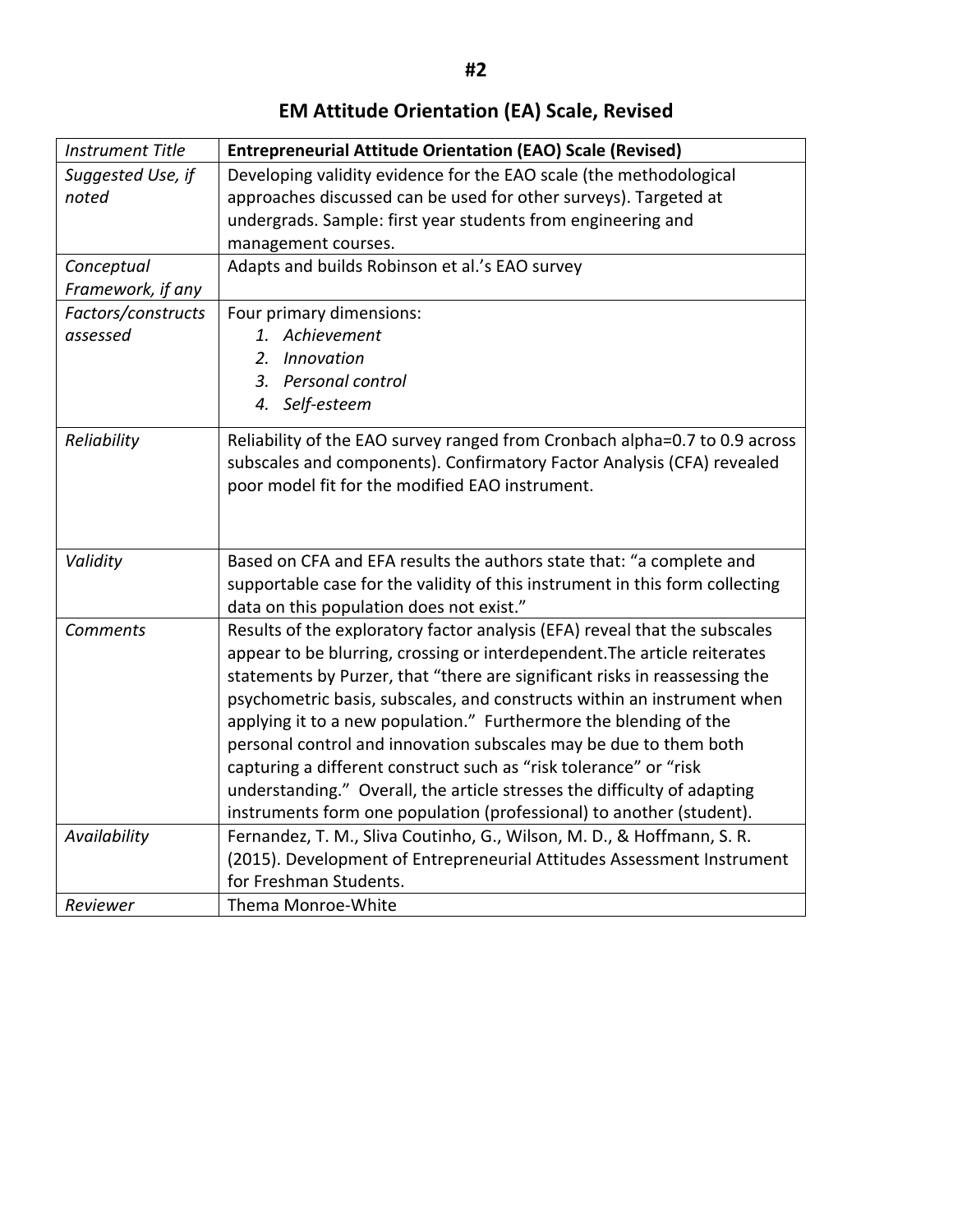**Herman et al. 2010, Tolerance for Ambiguity (Revised)**

| <b>Instrument Title</b>    | <b>Tolerance for Ambiguity [TA] Instrument</b>                                                                                                                                                                                                                                                                                                                                                                                                                                                                                                                                  |  |  |  |
|----------------------------|---------------------------------------------------------------------------------------------------------------------------------------------------------------------------------------------------------------------------------------------------------------------------------------------------------------------------------------------------------------------------------------------------------------------------------------------------------------------------------------------------------------------------------------------------------------------------------|--|--|--|
| Suggested Use, if<br>noted | Tested primarily for use in cross-cultural contexts                                                                                                                                                                                                                                                                                                                                                                                                                                                                                                                             |  |  |  |
| Conceptual                 | Tolerance for ambiguity [TA] is "the tendency to perceive ambiguous                                                                                                                                                                                                                                                                                                                                                                                                                                                                                                             |  |  |  |
| Framework, if any          | situations as desirable" (Budner, 1962, p. 29). The author's use Budner's<br>conceptualization and measure of TA as a foundation that they then<br>refine.                                                                                                                                                                                                                                                                                                                                                                                                                      |  |  |  |
| Factors/constructs         | Four primary dimensions:                                                                                                                                                                                                                                                                                                                                                                                                                                                                                                                                                        |  |  |  |
| assessed                   | 5. Valuing diverse others                                                                                                                                                                                                                                                                                                                                                                                                                                                                                                                                                       |  |  |  |
|                            | 6. Change                                                                                                                                                                                                                                                                                                                                                                                                                                                                                                                                                                       |  |  |  |
|                            | 7. Challenging Perspectives                                                                                                                                                                                                                                                                                                                                                                                                                                                                                                                                                     |  |  |  |
|                            | 8. Unfamiliarity                                                                                                                                                                                                                                                                                                                                                                                                                                                                                                                                                                |  |  |  |
| Reliability                | Pattern Matrix results revealed that each item loaded onto one and only<br>one factor:                                                                                                                                                                                                                                                                                                                                                                                                                                                                                          |  |  |  |
|                            | 1. Valuing diverse others (alpha: 0.58)                                                                                                                                                                                                                                                                                                                                                                                                                                                                                                                                         |  |  |  |
|                            | 2. Change (alpha: 0.51)                                                                                                                                                                                                                                                                                                                                                                                                                                                                                                                                                         |  |  |  |
|                            | 3. Challenging Perspectives (alpha: 0.56)                                                                                                                                                                                                                                                                                                                                                                                                                                                                                                                                       |  |  |  |
|                            | 4. Unfamiliarity (alpha: 0.53)                                                                                                                                                                                                                                                                                                                                                                                                                                                                                                                                                  |  |  |  |
|                            | Participant responses were collected on Budner's original 16 items as well<br>as 5 newly generated items, all rated on a 5-point Likert scale anchored<br>with $1 =$ "Strongly Disagree" to $5 =$ "Strongly Agree".                                                                                                                                                                                                                                                                                                                                                             |  |  |  |
| Validity                   |                                                                                                                                                                                                                                                                                                                                                                                                                                                                                                                                                                                 |  |  |  |
| <b>Comments</b>            | By developing a measure with improved psychometric analyses, the<br>authors seek to establish a conceptually clear, internally consistent<br>assessment tool. Sample: 2351 participants from multiple world regions<br>and with varying demographic backgrounds. North America provided 56%<br>of subjects, Asia provided 26%, and Europe provided 11%, with the<br>remaining 7% from countries in Latin America, Africa and the Middle East.<br>The survey was completed in English by 84% of participants, and<br>translated/back-translated into Japanese for the other 16%. |  |  |  |
| Availability               | Herman, J. L., Stevens, M. J., Bird, A., Mendenhall, M., & Oddou, G. (2010).                                                                                                                                                                                                                                                                                                                                                                                                                                                                                                    |  |  |  |
|                            | The tolerance for ambiguity scale: Towards a more refined measure for                                                                                                                                                                                                                                                                                                                                                                                                                                                                                                           |  |  |  |
|                            | international management research. International Journal of Intercultural                                                                                                                                                                                                                                                                                                                                                                                                                                                                                                       |  |  |  |
|                            | Relations, 34(1), 58-65.                                                                                                                                                                                                                                                                                                                                                                                                                                                                                                                                                        |  |  |  |
| Reviewer                   | Thema Monroe-White                                                                                                                                                                                                                                                                                                                                                                                                                                                                                                                                                              |  |  |  |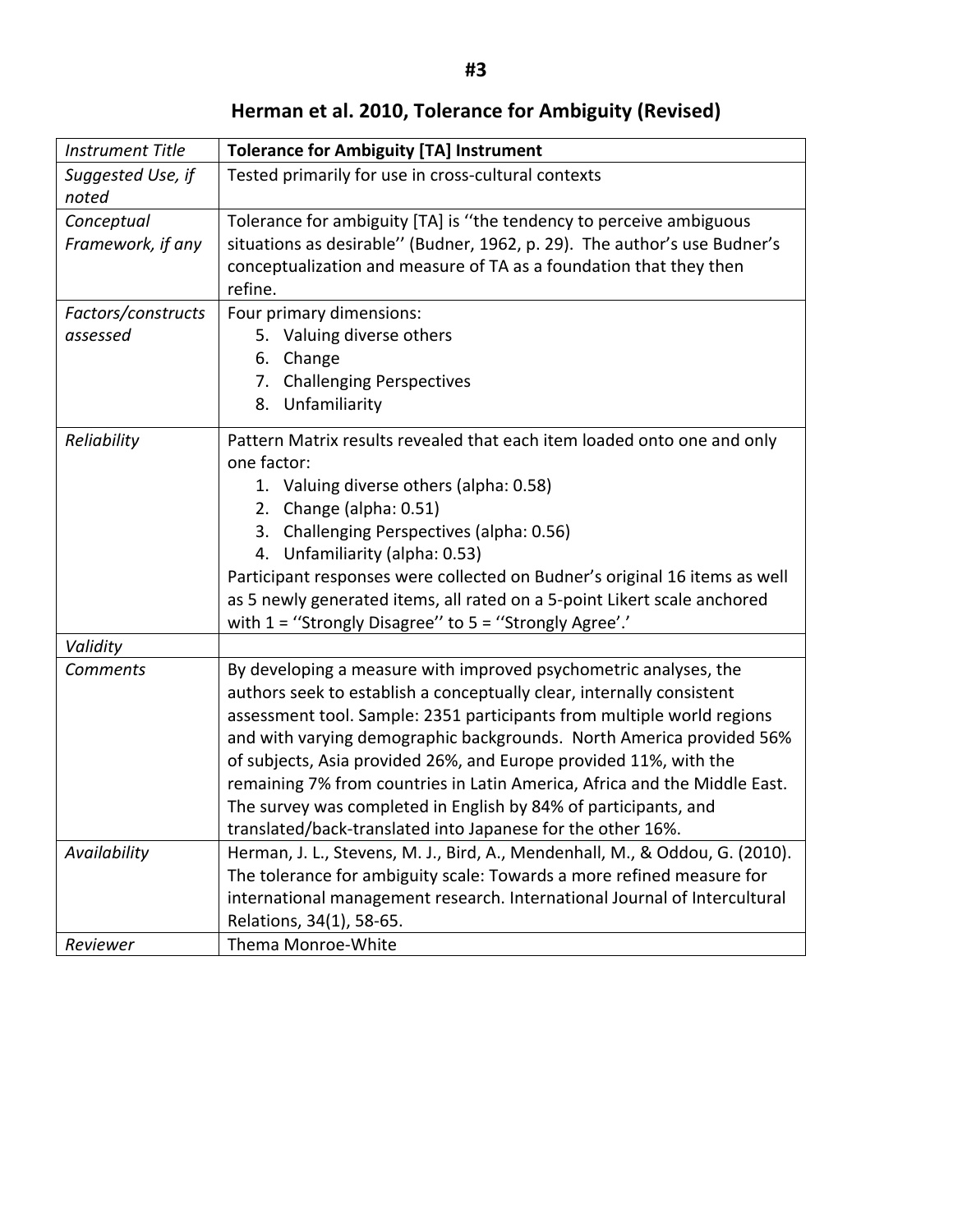#### **EM Symposium Suggested Assessment Instrument**

| <b>Instrument Title</b>         | <b>Curiosity and Exploration Inventory</b>                                                                                                                                                                                                                                                                                                                                                                           |
|---------------------------------|----------------------------------------------------------------------------------------------------------------------------------------------------------------------------------------------------------------------------------------------------------------------------------------------------------------------------------------------------------------------------------------------------------------------|
| Suggested Use, if<br>noted      | Not discussed.                                                                                                                                                                                                                                                                                                                                                                                                       |
| Conceptual<br>Framework, if any | Factors were derived from research literature on curiosity.                                                                                                                                                                                                                                                                                                                                                          |
| Factors/constructs<br>assessed  | Stretching (motivation to seek new knowledge & experiences)<br>Embracing (willingness to embrace novel, unpredictable, and uncertain<br>situations in everyday life)                                                                                                                                                                                                                                                 |
| Reliability                     | Cronbach alpha for each scale is about 0.77; for the unidimensional<br>measure (combined), alpha = 0.83.                                                                                                                                                                                                                                                                                                             |
| Validity                        | Instrument was crossed with several (existing) psychometric<br>instruments (with proven properties) assessing dimensions of emotion,<br>including Positive & Negative Affect Schedule, Subjective Happiness<br>Scale, Psychological Well-Being, Social Well-Being, and Emotional<br>Distress. Criterion validity (extent to which those who score high on<br>curiosity are, in fact, more curious) was not explored. |
| <b>Comments</b>                 | Curiosity is a far-ranging variable, comprised of and overlapping with<br>several constructs. Interesting that this measure came up as a<br>reference related to EM. It would be interesting to see correlations<br>between this trait-like construct and various facets of EM (e.g.,<br>innovativeness, risk tolerance, etc.).                                                                                      |
| Availability                    | Kashdan, Todd B; Gallagher, Matthew W; Silvia, Paul J; Winterstein,<br>Beate P; Breen, William E; Terhar, Daniel; Steger, Michael F. (2009).<br>The curiosity and exploration inventory-II: Development, factor<br>structure, and psychometrics. Journal of Research in Personality, V43,<br>n6, pp. 987-998.                                                                                                        |
| Reviewer                        | Gary Lichtenstein                                                                                                                                                                                                                                                                                                                                                                                                    |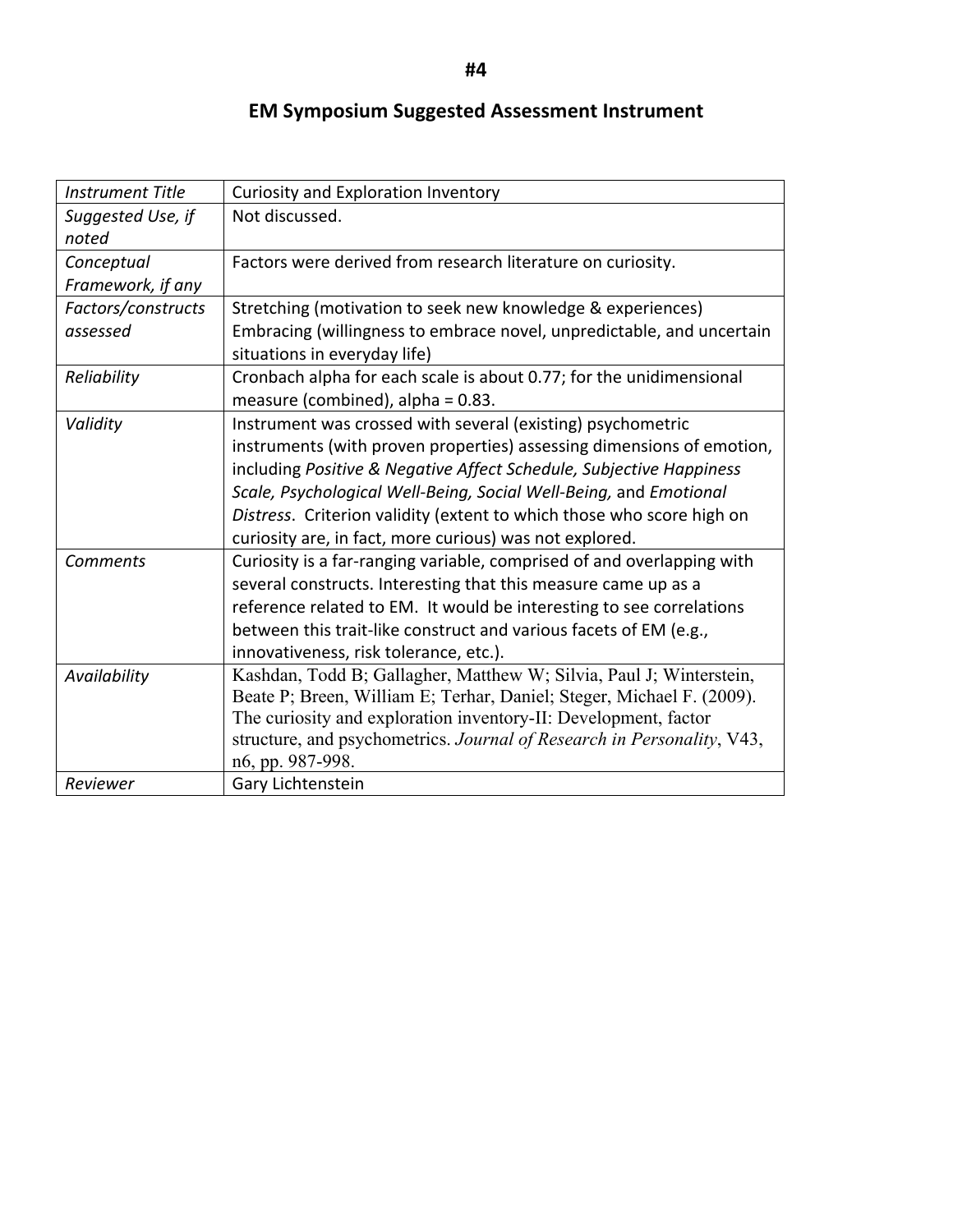# **I-Corps<sup>™</sup> for Learning: Entrepreneurial Performance Assessment (EPA)**

| <b>Instrument Title</b> | I-Corps <sup>™</sup> L Entrepreneurial Performance Assessment (EPA)       |
|-------------------------|---------------------------------------------------------------------------|
| Suggested Use, if       | This is intended to be a team-level assessment conducted by I-Corps ™ L   |
| noted                   | faculty based on their observations of teams during the course. The       |
|                         | assessment rates the extent to which course participants demonstrate      |
|                         | core entrepreneurial behaviors promoted in the course on a 5-point        |
|                         | scale (1=low performing, 3=adequate, 5=high performing). The              |
|                         | instrument is also intended to be a means of aligning instruction and     |
|                         | continuity across faculty and courses regarding the definition of low,    |
|                         | average, and high performance in the course.                              |
| Conceptual              | Derived empirically through interviews with I-Corps and I-Corps L         |
| Framework, if any       | faculty.                                                                  |
| Factors/constructs      | 1. Embraces Customer Discovery                                            |
| assessed                | 2. Embraces the BMC                                                       |
|                         | 3, Adopts a Customer-Focused vs. Feature-Focused perspective              |
|                         | 4. Strategically identifies users, buyers, and decision-makers during     |
|                         | customer discovery.                                                       |
|                         | 5. Strategically questions potential users, buyers, and decision-makers   |
|                         | 6. Recognizes opportunities and is willing to pivot                       |
|                         | 7. Displays shared leadership; cooperative team dynamic                   |
|                         | 8. Displays succinct, well-targeted presentation skills                   |
| Reliability             | The items on the instrument constitute a single factor that has high      |
|                         | internal consistency, with alpha=0.91. However, faculty inter-rater       |
|                         | reliability was poor, meaning that ratings of two or more faculty of a    |
|                         | single team varied widely, due to the fact that faculty did not agree on  |
|                         | what constitutes "adequate performance." Faculty calibration would be     |
|                         | required to improve reliability.                                          |
| Validity                | Concepts assessed were derived from interviews and consensus-             |
|                         | building among teaching team faculty regarding core outcomes of I-        |
|                         | Corps L instruction.                                                      |
| Comments                | Faculty rate each team based on a rubric (1=Low Performing;               |
|                         | 3=Adequate Performance, 5=High Performing), which was validated by        |
|                         | I-Corps and I-Corps L teaching teams. Instrument is course-specific and   |
|                         | cannot be expected to generalize beyond ICL, except, perhaps, to I-       |
|                         | Corps. Instrument is unusual in being a third-party (faculty) assessment, |
|                         | rather than participant self-report.                                      |
| Availability            | Lichtenstein, G., Simon, C., Sheppard, S.D. (2016). I-Corps™ L External   |
|                         | Evaluation Report: July-August 2016. Technical report submitted on        |
|                         | December 22, 2016. Bluff, UT: Quality Evaluation Designs. Contact Gary    |
|                         | Lichtenstein (gary@QualityEvaluationDesigns.com).                         |
| Reviewer                | Gary Lichtenstein                                                         |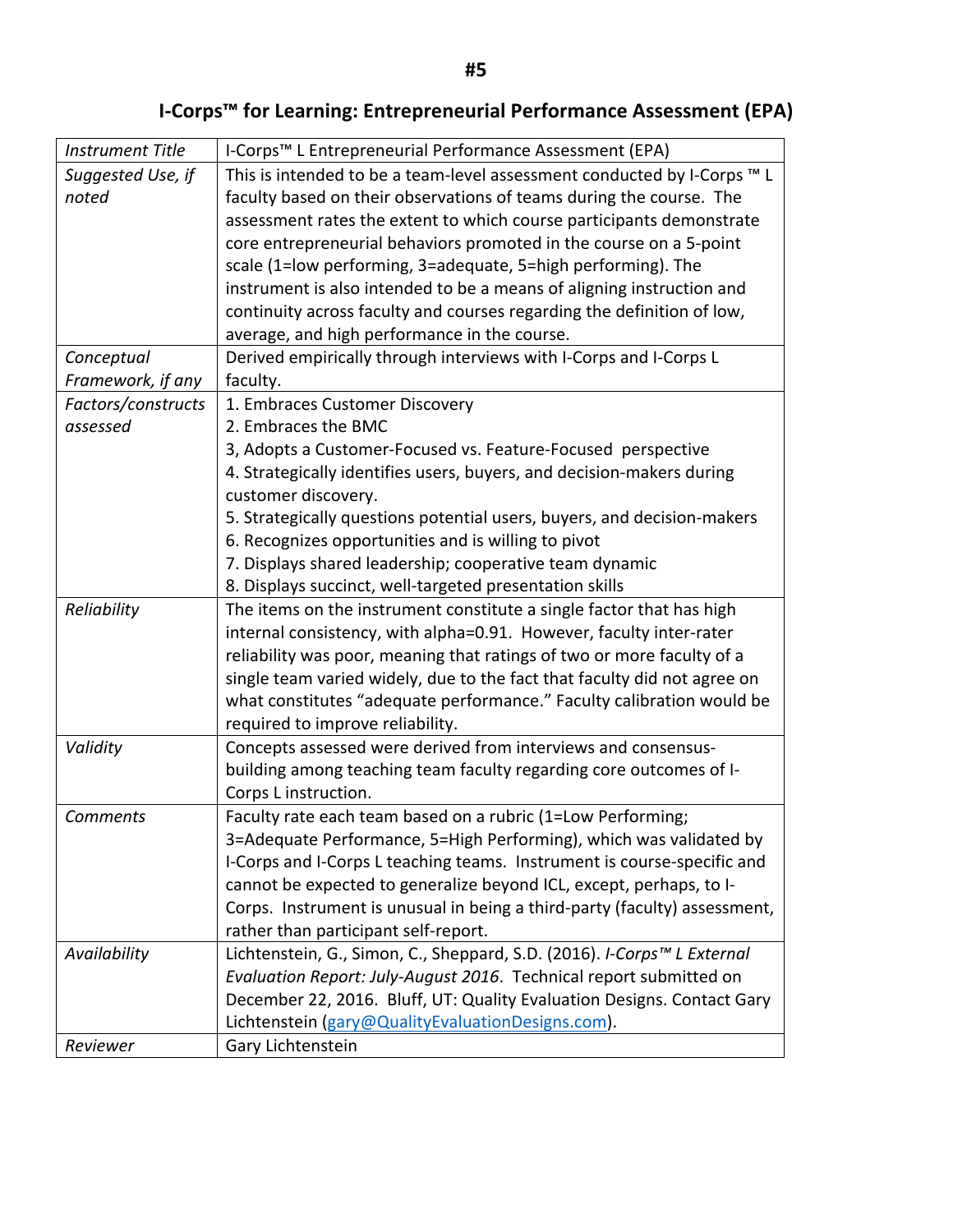**#6 The Engineering Entrepreneurship Survey**

| <b>Instrument Title</b> | The Engineering Entrepreneurship Survey                                                |  |
|-------------------------|----------------------------------------------------------------------------------------|--|
| Suggested Use, if       | Assessing undergraduate engr students' (esp. seniors') attitudes towards, competence   |  |
| noted                   | in, efficacy with, involvement with, and perceptions of faculty perceptions of         |  |
|                         | entrepreneurship.                                                                      |  |
| Conceptual              | Most scales derived from a few, previously validated instruments; authors created some |  |
| Framework, if any       | newly invented scales.                                                                 |  |
| Factors/constructs      | <b>BEHAVIORS</b>                                                                       |  |
| assessed                | --Extent of participation in Entrepreneurship activities                               |  |
|                         | --Post-graduate career plans                                                           |  |
|                         | -- Intention to start a business                                                       |  |
|                         | --Type(s) of business ventures students desire to create                               |  |
|                         | <b>ATTITUDES</b>                                                                       |  |
|                         | --Extent to which E-ship is addressed in engr degree program                           |  |
|                         | --Student's interest in E-ship                                                         |  |
|                         | --Reasons for interest in E-ship                                                       |  |
|                         | --Reasons for not being interested in E-ship                                           |  |
|                         | KNOWLEDGE (familiarity with E-ship related terms and concepts)                         |  |
|                         | --Engineering                                                                          |  |
|                         | --Gen'l E-ship                                                                         |  |
|                         | --Gen'l business                                                                       |  |
|                         | --Marketing                                                                            |  |
|                         | --Finance                                                                              |  |
|                         | --Professional Skills                                                                  |  |
|                         | SELF-EFFICACY                                                                          |  |
|                         | --Student's perception of technology venturing and E-ship-related abilities            |  |
|                         | --Perception of E-ship related skills                                                  |  |
|                         | --Perception of E-ship ability overall                                                 |  |
|                         | --Perception of ability to start a business immediately                                |  |
| Reliability             | Range of Cronbach alpha was 0.74 (SKILLS)-0.96 (EFFICACY and FAMILIARITY W/            |  |
|                         | E-SHIP CONCEPTS & TERMS. Median C-alpha for 7 scales=0.92.                             |  |
| Validity                | Content validity was based on prior research literature and studies, as well as a      |  |
|                         | panel of 20 experts (engineering and entrepreneurship faculty, external advisory       |  |
|                         | board, assessment experts). Expert perspectives were integrated throughout             |  |
|                         | instrument development. Think-aloud protocols and room for comments on                 |  |
|                         | surveys ensured face validity. Criterion validity was assessed using experts in the    |  |
|                         | field and comparing results of students who pursued entrepreneurship with              |  |
|                         | those who didn't.                                                                      |  |
| Comments                | Note: all items are self-report. Survey is slanted toward business/tech-focused        |  |
|                         | entrepreneurship; social E-ship not mentioned.                                         |  |
| Availability            | Natalie Duval-Couetil, Teri Reed-Rhoads, & Shiva Haghighi (2011). The engineering      |  |
|                         | entrepreneurship survey: An assessment instrument to examine engineering student       |  |
|                         | involvement in entrepreneurship education. The Journal of Engineering                  |  |
|                         | Entrepreneurship, v2, n2, pp.35-56. http://jeenonline.org/Vol2/Num2/Vol2No2P3.pdf      |  |
| Reviewer                | Gary Lichtenstein                                                                      |  |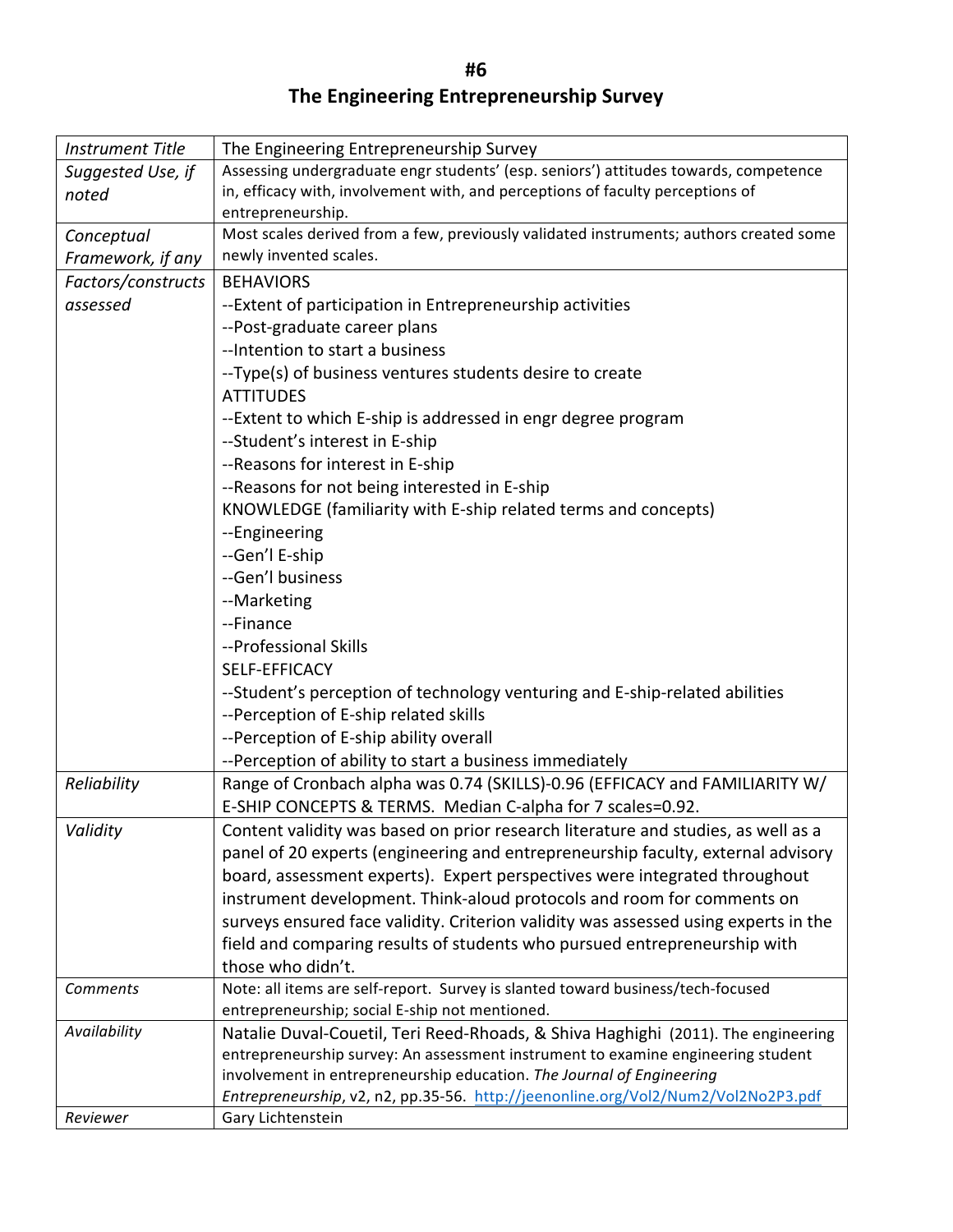# **Entrepreneurial Attitude Orientation**

| <b>Instrument Title</b> | <b>Entrepreneurial Attitude Orientation (EAO) Scale</b>                                                          |  |  |  |
|-------------------------|------------------------------------------------------------------------------------------------------------------|--|--|--|
| Suggested Use, if       | Assessing entrepreneurial attitudes, scale development, reliability and                                          |  |  |  |
| noted                   | validity testing, survey item construction (complete scale attached).                                            |  |  |  |
| Conceptual              | Attitude Theory, in which there are 3 types of reaction to everything:                                           |  |  |  |
| Framework, if any       | affective, cognitive, and behavior (conation)                                                                    |  |  |  |
| Factors/constructs      | Four attitude subscales consisting of three components (e.g., affect,                                            |  |  |  |
| assessed                | cognition or conation):                                                                                          |  |  |  |
|                         | 1. Achievement in business, referring to concrete results associated with                                        |  |  |  |
|                         | the start-up and growth of a business venture.                                                                   |  |  |  |
|                         | 2. Innovation in business, relating to perceiving and acting upon business<br>activities in new and unique ways. |  |  |  |
|                         | 3. Perceived personal control of business outcomes, concerning the                                               |  |  |  |
|                         | individual's perception of control and influence over his or her business.                                       |  |  |  |
|                         | 4. Perceived self-esteem in business, pertaining to the self-confidence and                                      |  |  |  |
|                         | perceived competency of an individual in conjunction with his or her                                             |  |  |  |
|                         | business affairs.                                                                                                |  |  |  |
| Reliability             | Cronbach's alpha's for the 75-item scale included                                                                |  |  |  |
|                         | Sub-scales: Innovation: .90; Achievement: .84; Self-esteem: .73 Personal                                         |  |  |  |
|                         | control: .70.                                                                                                    |  |  |  |
|                         | Components: Affect: .84; Cognition: .84; Conation (behavior): .84                                                |  |  |  |
| Validity                | Definition of entrepreneur: "an individual who has started more than one                                         |  |  |  |
|                         | business, the last one being within five years, using some type of                                               |  |  |  |
|                         | innovation."Known entrepreneurs (n=54) and non-entrepreneurs (n=57)                                              |  |  |  |
|                         | validated the EAO. There was relatively high correlations between factors.                                       |  |  |  |
|                         | MANOVA found significant differences between non-entrepreneurs and                                               |  |  |  |
|                         | entrepreneurs. Discriminant analysis revealed that 77% of cases                                                  |  |  |  |
|                         | (entrepreneur or non-entrepreneur) were correctly classified.                                                    |  |  |  |
| <b>Comments</b>         |                                                                                                                  |  |  |  |
| Availability            | Robinson, P. B., Stimpson, D. V., Huefner, J. C., & Hunt, H. K. (1991). An                                       |  |  |  |
|                         | attitude approach to the prediction of entrepreneurship. Entrepreneurship                                        |  |  |  |
|                         | theory and practice, 15(4), 13-31.                                                                               |  |  |  |
| Reviewer                | Thema Monroe-White                                                                                               |  |  |  |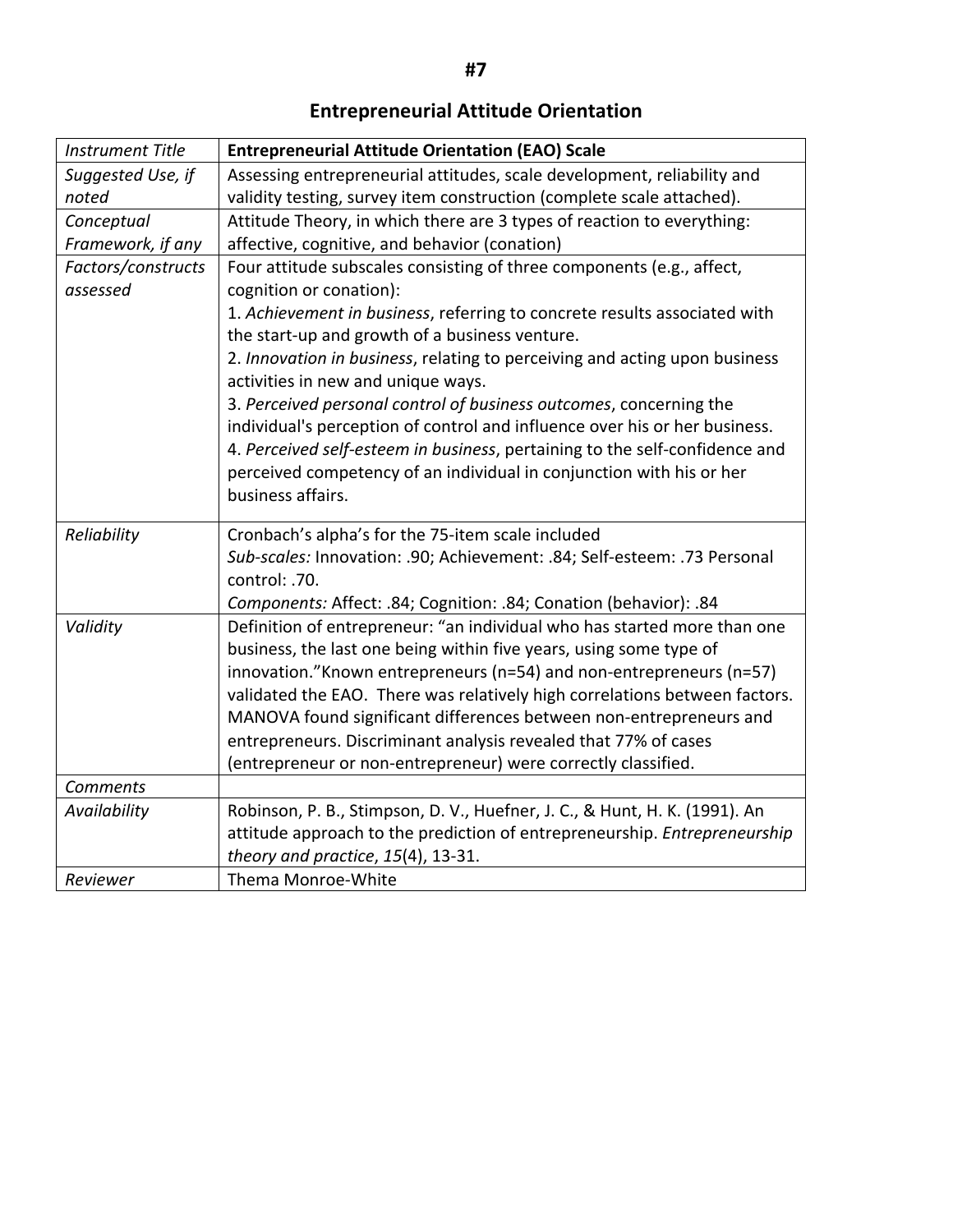#### **EM Behavior Inventory**

| <b>Instrument Title</b> | <b>Entrepreneurial Behavior Inventory</b>                                      |
|-------------------------|--------------------------------------------------------------------------------|
| Suggested Use, if       | Identify EM (profit generation) among undergraduates                           |
| noted                   |                                                                                |
| Conceptual              | KEEN, and Rodriguez, Chen, Sheppard, Jin 2014 AERA                             |
| Framework, if any       |                                                                                |
| Factors/constructs      | Problem Solving, Logical Thinking, Engaging Stakeholders, Value                |
| assessed                | <b>Creation/Risk Management, Gain Entrepreneurial Mindset, Analyze</b>         |
|                         | Market Conditions, Ability to Anticipate Technical Developments,               |
|                         | <b>Intrinsic Curiosity.</b>                                                    |
| Reliability             | Alpha for above factors ranges from 0.63-0.84; median=0.78.                    |
| Validity                | Items were reviewed for relevance to entrepreneurial mindset by a              |
|                         | panel of experts prior to survey deployment.                                   |
| <b>Comments</b>         | This is an instrument that is in-process. It's interesting because it began    |
|                         | as a means of assessing the 3Cs. Most anticipated factors did not pan          |
|                         | out, but new ones did. 2 of the 3 Cs (shown above) had decent                  |
|                         | reliability.                                                                   |
| Availability            | Li, C. Q., & Harichandran, R. S., & Carnasciali, M., & Erdil, N. O., & Nocito- |
|                         | Gobel, J. (2016, June), Development of an Instrument to Measure the            |
|                         | Entrepreneurial Mindset of Engineering Students Paper presented at 2016        |
|                         | ASEE Annual Conference & Exposition, New Orleans, Louisiana.                   |
|                         | 10.18260/p.26819                                                               |
| Reviewer                | Gary Lichtenstein                                                              |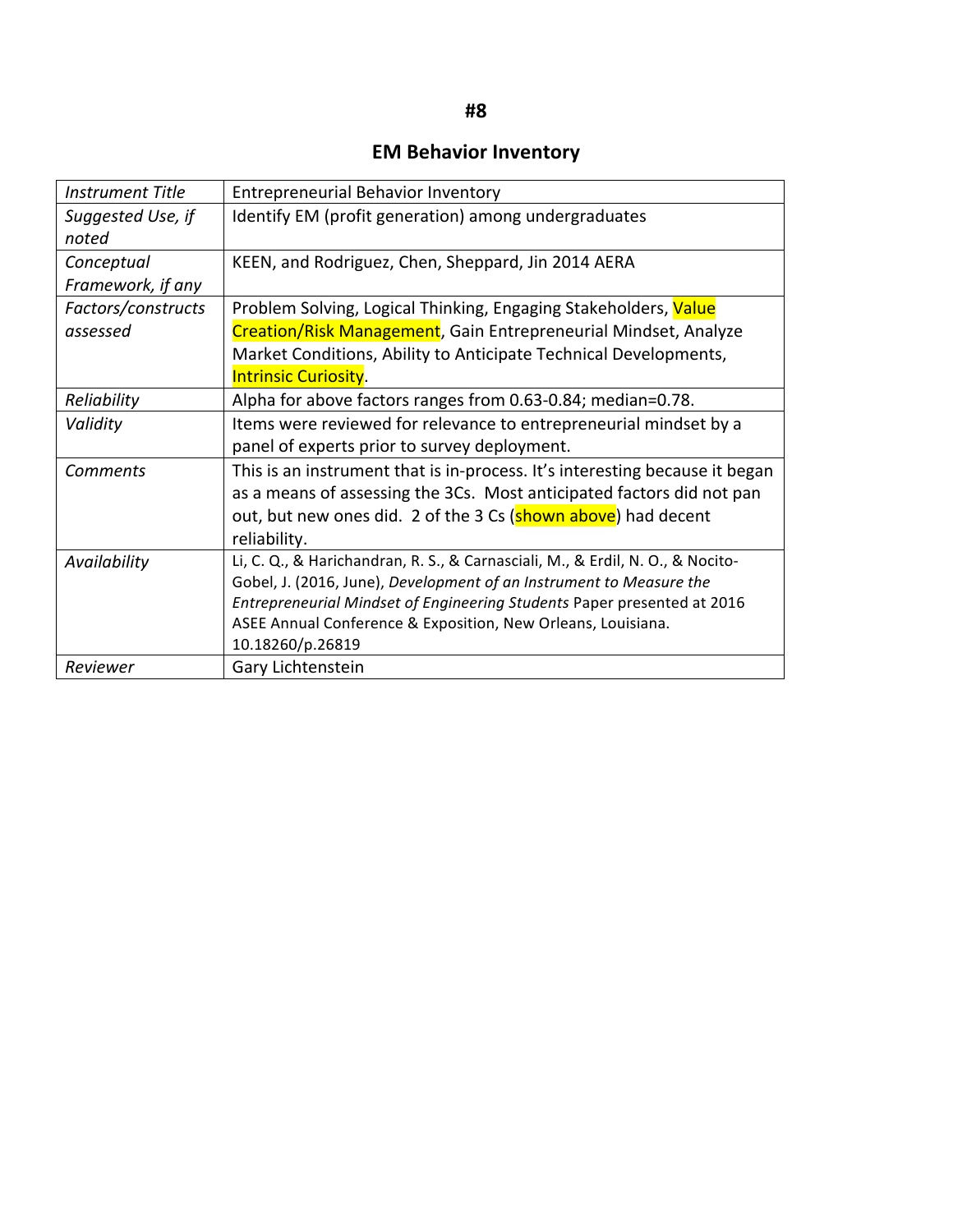| <b>Instrument Title</b>    |                                                                                                                                                                                                                                                                                                                                                                                                                                                                                 | <b>Innovator Mindset</b> |              |         |                                                                                                                                                                                                                              |
|----------------------------|---------------------------------------------------------------------------------------------------------------------------------------------------------------------------------------------------------------------------------------------------------------------------------------------------------------------------------------------------------------------------------------------------------------------------------------------------------------------------------|--------------------------|--------------|---------|------------------------------------------------------------------------------------------------------------------------------------------------------------------------------------------------------------------------------|
| Suggested Use, if<br>noted | Means of assessing personal innovativeness using an Innovativeness Index.                                                                                                                                                                                                                                                                                                                                                                                                       |                          |              |         |                                                                                                                                                                                                                              |
| Conceptual                 | Valuable Novelty Theory of Innovation; innovativeness is defined as "the                                                                                                                                                                                                                                                                                                                                                                                                        |                          |              |         |                                                                                                                                                                                                                              |
| Framework, if any          | capacity to produce valuable novelty." Also uses Dweck's definition of<br>mindset.                                                                                                                                                                                                                                                                                                                                                                                              |                          |              |         |                                                                                                                                                                                                                              |
| Factors/constructs         | Twelve dimensions are the products of three "profiles" and four "phases"                                                                                                                                                                                                                                                                                                                                                                                                        |                          |              |         |                                                                                                                                                                                                                              |
| assessed                   | per value novelty theory.                                                                                                                                                                                                                                                                                                                                                                                                                                                       |                          |              |         |                                                                                                                                                                                                                              |
|                            | <b>Profile</b>                                                                                                                                                                                                                                                                                                                                                                                                                                                                  |                          | <b>Phase</b> |         |                                                                                                                                                                                                                              |
|                            |                                                                                                                                                                                                                                                                                                                                                                                                                                                                                 | Idea                     | Action       | Reality | Feedback                                                                                                                                                                                                                     |
|                            | Cognitive                                                                                                                                                                                                                                                                                                                                                                                                                                                                       |                          |              |         |                                                                                                                                                                                                                              |
|                            | Values                                                                                                                                                                                                                                                                                                                                                                                                                                                                          |                          |              |         |                                                                                                                                                                                                                              |
|                            | Behavior                                                                                                                                                                                                                                                                                                                                                                                                                                                                        |                          |              |         |                                                                                                                                                                                                                              |
|                            | rate (n = 257); 45% female participation.                                                                                                                                                                                                                                                                                                                                                                                                                                       |                          |              |         | Sample: managers and leaders from five organizations; 70% participation                                                                                                                                                      |
| Reliability                | Rasch analysis was used to conduct person reliability and item reliability.<br>According to Stauffer, all reliabilities were sufficient to categorize people<br>into two levels (more/less innovative or linear/iterative by phase) with the<br>exception of Feedback Behavior dimension. Item level reliability scores<br>across all 12 dimensions were at or above Cronbach alpha=0.95. Of the<br>159 individual items attempted, 77 were retained after reliability testing. |                          |              |         |                                                                                                                                                                                                                              |
| Validity                   |                                                                                                                                                                                                                                                                                                                                                                                                                                                                                 |                          |              |         |                                                                                                                                                                                                                              |
| <b>Comments</b>            | innovativeness thermometer."                                                                                                                                                                                                                                                                                                                                                                                                                                                    |                          |              |         | According to the author: "the goal here was to create a universal metric<br>that could be replicated and used to compare degrees of innovativeness<br>between individuals, groups, organizations and perhaps even culturesan |
| Availability               | Theory: Stauffer, D. A. (2015). Valuable novelty: a proposed general theory<br>of innovation and innovativeness. International Journal of Innovation<br>Science, 7(3), 169-182.                                                                                                                                                                                                                                                                                                 |                          |              |         |                                                                                                                                                                                                                              |
|                            | Reliability: Stauffer, D. A. (2015). Evaluating mindset as a means of<br>measuring personal innovativeness. International Journal of Innovation<br>Science, 7(4), 233-248.                                                                                                                                                                                                                                                                                                      |                          |              |         |                                                                                                                                                                                                                              |
|                            | Validity: Stauffer, D. (2016). Personal innovativeness as a predictor of<br>entrepreneurial value creation. International Journal of Innovation<br>Science, 8(1), 4-26.                                                                                                                                                                                                                                                                                                         |                          |              |         |                                                                                                                                                                                                                              |
| Reviewer                   | Thema Monroe-White                                                                                                                                                                                                                                                                                                                                                                                                                                                              |                          |              |         |                                                                                                                                                                                                                              |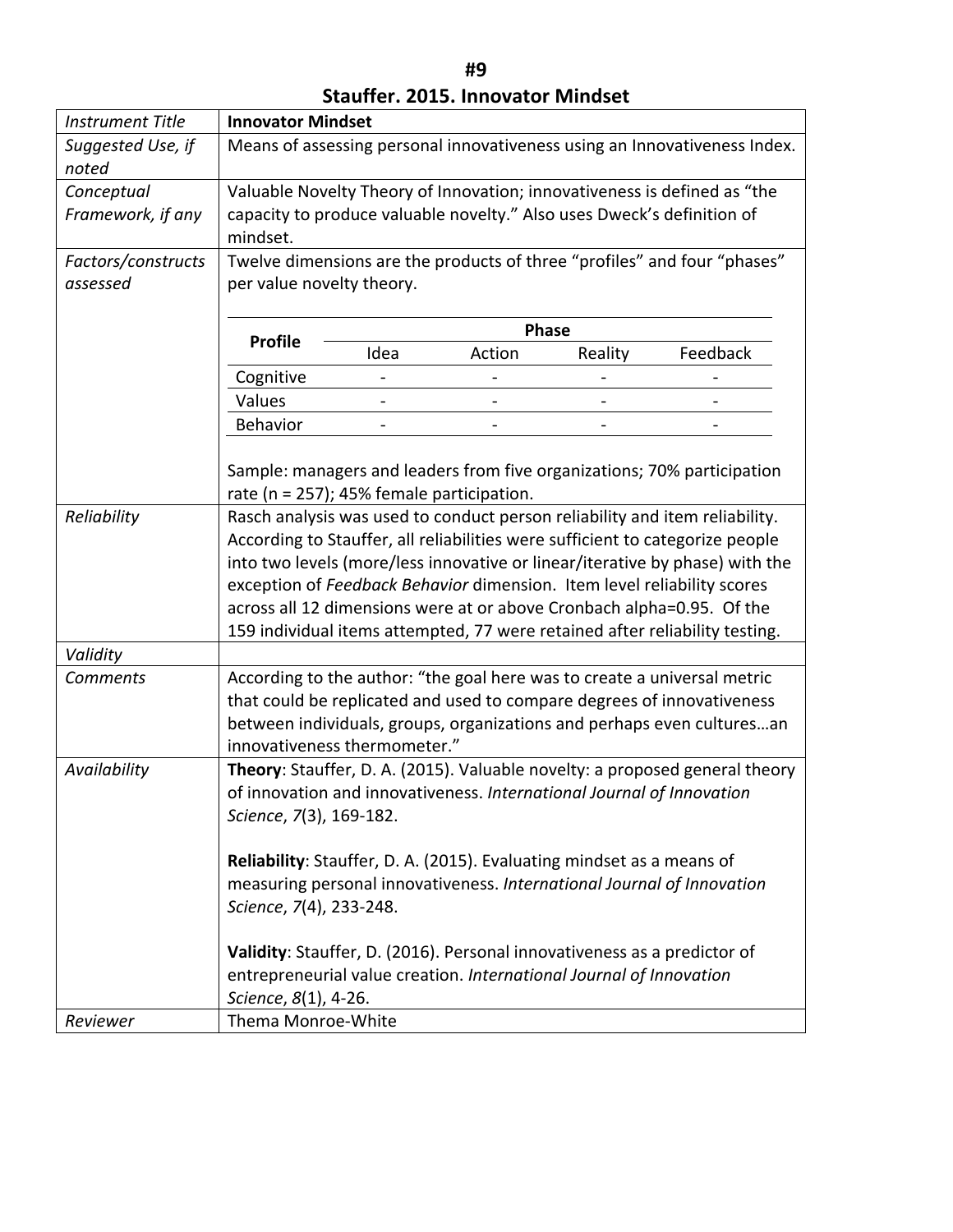#### **ENTREMETRIC Quotient Assessment**

| <b>Instrument Title</b> | EntreMetric Quotient Assessment (EQA)                                                                                                |  |  |
|-------------------------|--------------------------------------------------------------------------------------------------------------------------------------|--|--|
| Author(s)               |                                                                                                                                      |  |  |
| Suggested Use, if       | Self-assessment of entrepreneurial mindset strengths and                                                                             |  |  |
| noted                   | weaknesses; assessment of team EM strengths and weaknesses.                                                                          |  |  |
| Conceptual              | Items were brainstormed initially by developers and entrepreneurs.                                                                   |  |  |
| Framework, if any       | Factors were derived empirically through exploratory factor analysis.                                                                |  |  |
| Factors/constructs      | 1. Perseverance, problem solving, ability to troubleshoot.                                                                           |  |  |
| assessed                | 2. Focus, goal-setting, goal-directedness, leadership, decision-<br>making.                                                          |  |  |
|                         | 3. Risk willingness/risk aversion.                                                                                                   |  |  |
|                         | 4. Business acumen-basic business knowledge and terms.                                                                               |  |  |
|                         | 5. A neurocognitive assessment of attitudes towards                                                                                  |  |  |
|                         | entrepreneurship.                                                                                                                    |  |  |
| Reliability             | The company reports that each factor has high reliability.                                                                           |  |  |
| Validity                | High; items were derived based on feedback from 400                                                                                  |  |  |
|                         | entrepreneurs. Individual scores are referenced against the means<br>of entrepreneurs who have completed the instrument.             |  |  |
| <b>Comments</b>         | Instrument is proprietary. Developers are associated with the KEEN                                                                   |  |  |
|                         | network at Bucknell. Individual results on each factor are compared                                                                  |  |  |
|                         | to mean results of the entrepreneur reference group. This scoring<br>technique is unique and increases the instrument's validity and |  |  |
|                         | credibility.                                                                                                                         |  |  |
| Availability            | Authored by several on the Entremetric Team. Instrument is                                                                           |  |  |
|                         | proprietary and can't be previewed. Info can be found at:<br>www.entremetric.com.                                                    |  |  |
| Reviewer                | Gary Lichtenstein                                                                                                                    |  |  |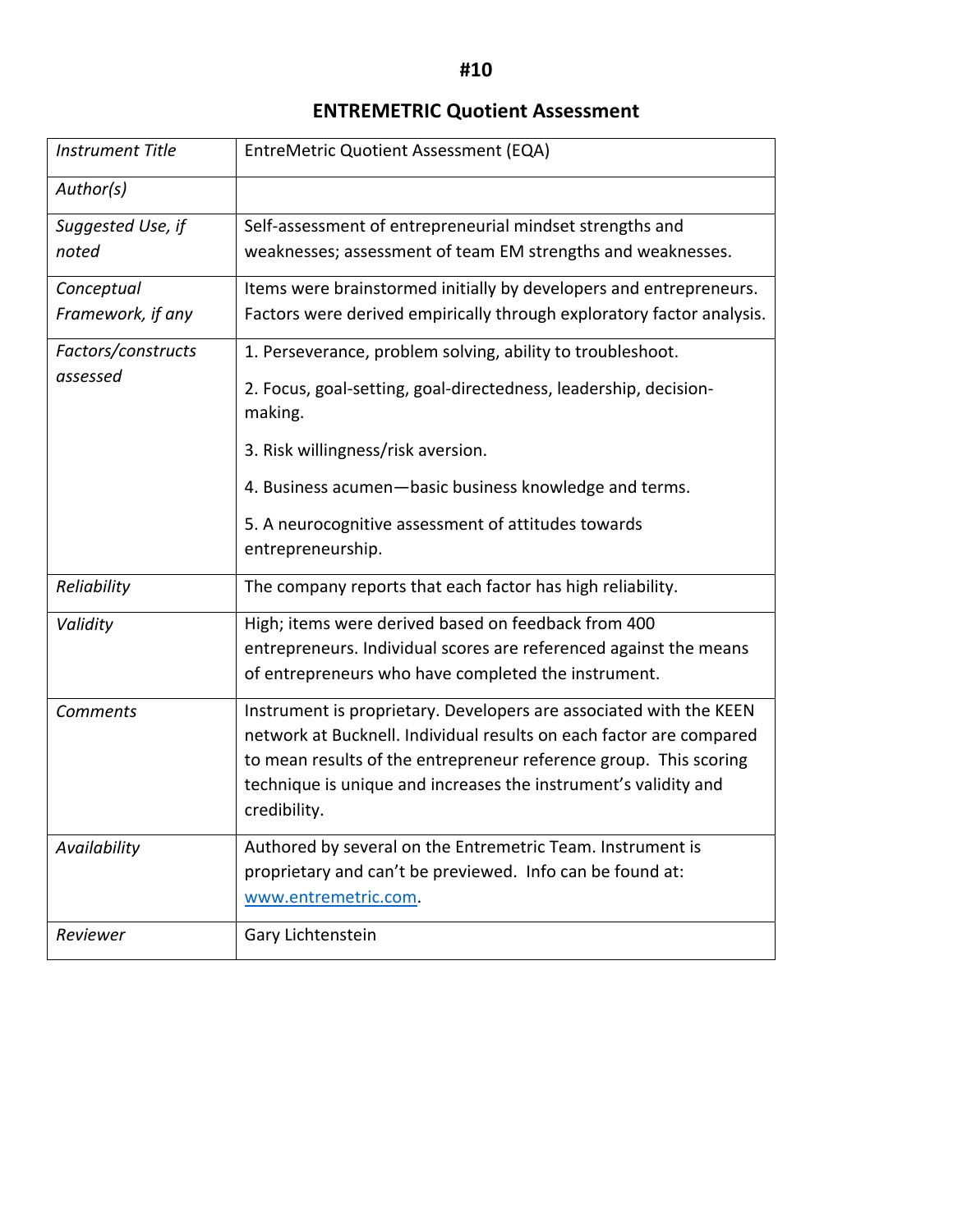#### **EM Symposium Suggested Assessment Instrument**

| <b>Instrument Title</b>         | Individual Entrepreneurial Orientation                                                                                                                                                              |  |  |
|---------------------------------|-----------------------------------------------------------------------------------------------------------------------------------------------------------------------------------------------------|--|--|
| Suggested Use, if<br>noted      | Assessing higher education students "and other individuals" for<br>entrepreneurial orientation. Instrument was adapted from a business<br>firm-level measure.                                       |  |  |
| Conceptual<br>Framework, if any | Based on extensive review of the literature by Rauch, which showed 5<br>dimensions of entrepreneurial orientation at the organizational level<br>(2009).                                            |  |  |
| Factors/constructs<br>assessed  | Risk, Innovativeness, Pro-activeness                                                                                                                                                                |  |  |
| Reliability                     | Cronbach alpha for all 3 > 0.70                                                                                                                                                                     |  |  |
| Validity                        | Construct validity is based on correlations between the instrument and<br>entrepreneurial propensity instrument.                                                                                    |  |  |
| <b>Comments</b>                 | Note, all 3 scales were significantly inter-correlated, suggesting that<br>this is a unidimensional construct. Items were converted from a<br>firm/organizational measurement to an individual one. |  |  |
| Availability                    | Bolton, D.L. & Lane, M.D. (2012). Individual entrepreneurial<br>orientation: Development of a measurement instrument. Education &<br>Training 54 (2/3), pp.219-233.                                 |  |  |
| Reviewer                        | Gary Lichtenstein                                                                                                                                                                                   |  |  |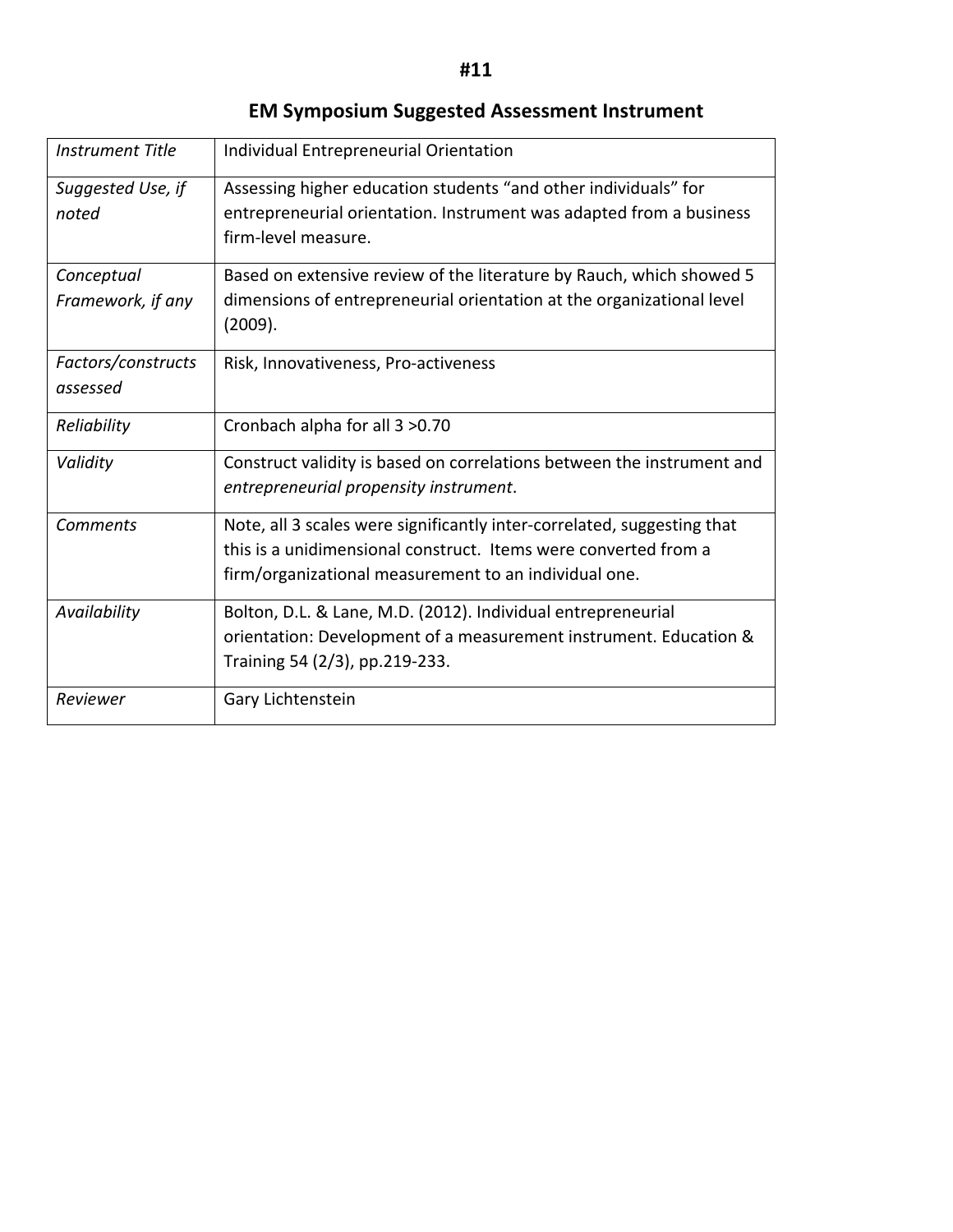| <b>Instrument Title</b>    | <b>Growth vs Fixed Mindset</b>                                                                                                                                                                                                                                                                                                |
|----------------------------|-------------------------------------------------------------------------------------------------------------------------------------------------------------------------------------------------------------------------------------------------------------------------------------------------------------------------------|
| Author(s)                  | Carol Dweck, cited in Reid & Ferguson:                                                                                                                                                                                                                                                                                        |
| Suggested Use,<br>if noted | Used by Reid and Ferguson to identify entrepreneurial growth among first<br>year engineering students: "Entrepreneurial mindset in our study is<br>operationally defined as a more growth-oriented mindset vs a more fixed-<br>oriented mindset" p. FD-1                                                                      |
| Conceptual                 | Dweck, growth vs. fixed mindset                                                                                                                                                                                                                                                                                               |
| Framework, if              |                                                                                                                                                                                                                                                                                                                               |
| any                        |                                                                                                                                                                                                                                                                                                                               |
| Factors/constru            | Growth vs. Fixed mindset                                                                                                                                                                                                                                                                                                      |
| cts assessed               |                                                                                                                                                                                                                                                                                                                               |
| Reliability                | Proven in prior studies                                                                                                                                                                                                                                                                                                       |
| Validity                   | Not mentioned                                                                                                                                                                                                                                                                                                                 |
| Comments                   |                                                                                                                                                                                                                                                                                                                               |
| Availability               | Reid, K.J., & Ferguson, D.M. (2011). Enhancing the Entrepreneurial Mindset of<br>Freshmen Engineers. Session F2D. 41 <sup>st</sup> IEEE conference, Rapid City IOWA.<br>https://pdfs.semanticscholar.org/241b/775d5c2c73ce6416b7a6bb29022cf<br>da4931e.pdf<br>Dweck, C. S., & Leggett, E. L., "A Social Cognitive Approach to |
|                            | Motivation and Personality, Psychological Review, 95(2), 1988, 256-273.                                                                                                                                                                                                                                                       |
| Reviewer                   | Gary Lichtenstein                                                                                                                                                                                                                                                                                                             |

#### **Growth vs Fixed Mindset Instrument for Assessing EM in Freshmen**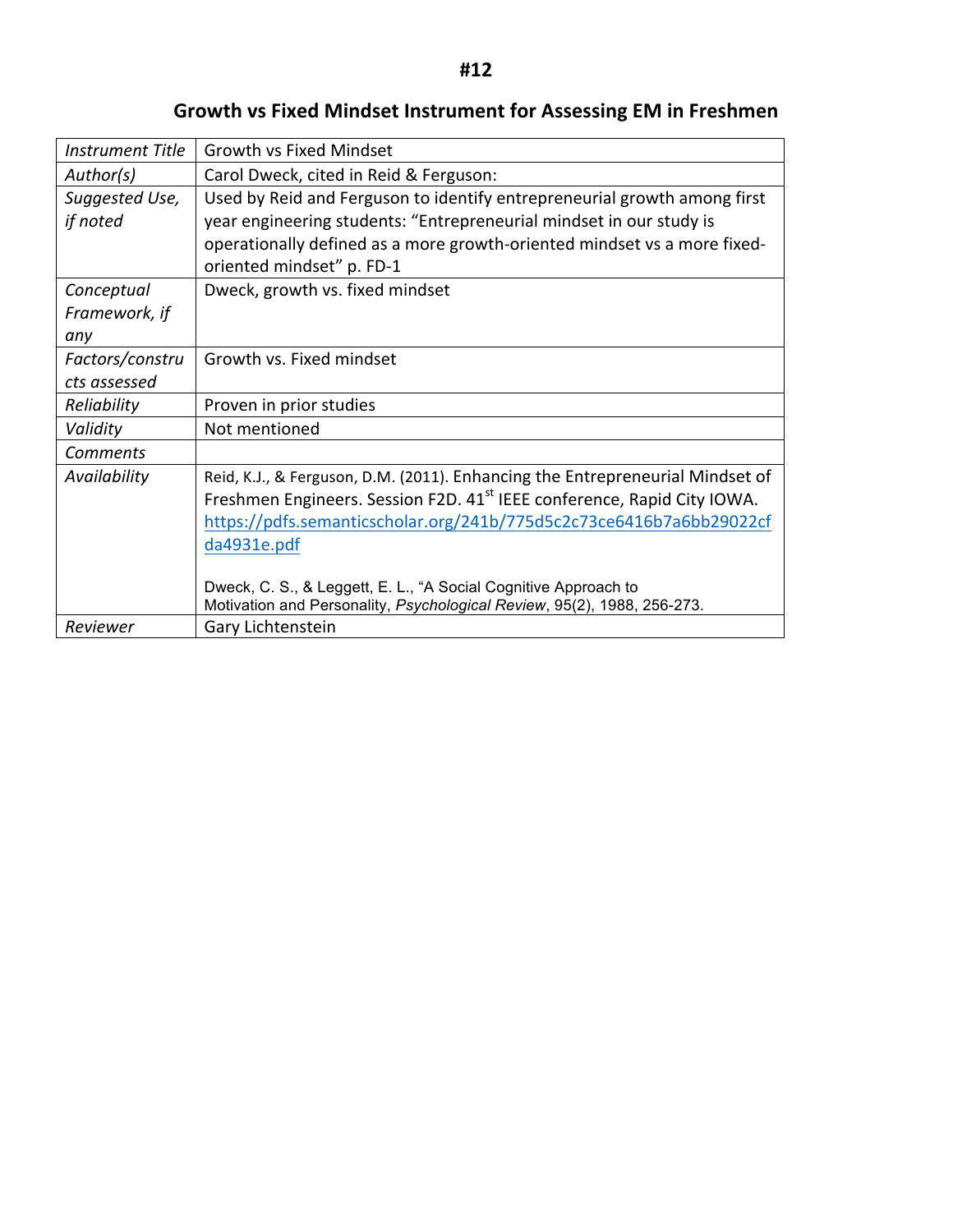#### **Entrepreneurial Mindset Profile**

| <b>Instrument Title</b> | <b>Entrepreneurial Mindset Profile (EMP)</b>                                 |                                                                                 |  |  |
|-------------------------|------------------------------------------------------------------------------|---------------------------------------------------------------------------------|--|--|
| Suggested Use,          | For would-be entrepreneurs to assess strengths and weaknesses. Also for      |                                                                                 |  |  |
| if noted                | organizations interested in assessing the entrepreneurial characteristics of |                                                                                 |  |  |
|                         | employees. In academia, for student self-knowledge and pre/post program      |                                                                                 |  |  |
|                         | assessments.                                                                 |                                                                                 |  |  |
| Conceptual              | Literature, Five Factor Model, loosely.                                      |                                                                                 |  |  |
| Framework, if           |                                                                              |                                                                                 |  |  |
| any                     |                                                                              |                                                                                 |  |  |
| Factors/con-            | Traits (stable)                                                              | Skills (malleable)                                                              |  |  |
| structs assessed        | Independence                                                                 | <b>Future Focus</b>                                                             |  |  |
|                         | <b>Limited Structure</b>                                                     | <b>Idea Generation</b>                                                          |  |  |
|                         | Non-conformity                                                               | Execution                                                                       |  |  |
|                         | Risk acceptance                                                              | Self-Confidence                                                                 |  |  |
|                         | <b>Action orientation</b>                                                    | Optimism                                                                        |  |  |
|                         | Passion                                                                      | Perseverance                                                                    |  |  |
|                         | Need to Achieve                                                              | <b>Interpersonal Sensitivity</b>                                                |  |  |
| Reliability             |                                                                              | Factors ranged from alpha .67-.83; median TRAITS=0.71; median SKILLS=0.80       |  |  |
| Validity                | Based on literature and interviews w/entrepreneurs, asking them what         |                                                                                 |  |  |
|                         | characteristics distinguished them from non-entrepreneurs. Mostly minimal    |                                                                                 |  |  |
|                         | correlations between factors. Measure was referenced against the Five Factor |                                                                                 |  |  |
|                         | Model (FFM) which has consistently identified entrepreneurs as high on       |                                                                                 |  |  |
|                         | Conscientiousness and Openness, and low on Neuroticism (Unstable             |                                                                                 |  |  |
|                         | emotions) and Agreeableness. The EMP had similar results.                    |                                                                                 |  |  |
| Comments                | Traits were a stronger predictor of entrepreneurs than skills among actual   |                                                                                 |  |  |
|                         | entrepreneurs, but not for student (who self-reported Entrepreneurs vs not-  |                                                                                 |  |  |
|                         | Entrepreneurs, for whom traits and skills contributed equally to the         |                                                                                 |  |  |
|                         | outcomes. Students who self-identified as Entrepreneurs evidenced            |                                                                                 |  |  |
|                         |                                                                              | significant differences on 13/14 scales compared to Non-Es. Article included a  |  |  |
|                         |                                                                              | test of social desirability survey response and found no relationship among     |  |  |
|                         | traits, but modest relationship with some skills.                            |                                                                                 |  |  |
| Availability            | Davis, MH., Hall, JA., Mayer, PS (2015) Developing a new measure of          |                                                                                 |  |  |
|                         | entrepreneurial mindset; reliability, validity, and implications for         |                                                                                 |  |  |
|                         |                                                                              | practitioners. Consulting Psychology Journal: Practice and Research, 68(1), 21- |  |  |
|                         | 48                                                                           |                                                                                 |  |  |
| Reviewer                | Gary Lichtenstein                                                            |                                                                                 |  |  |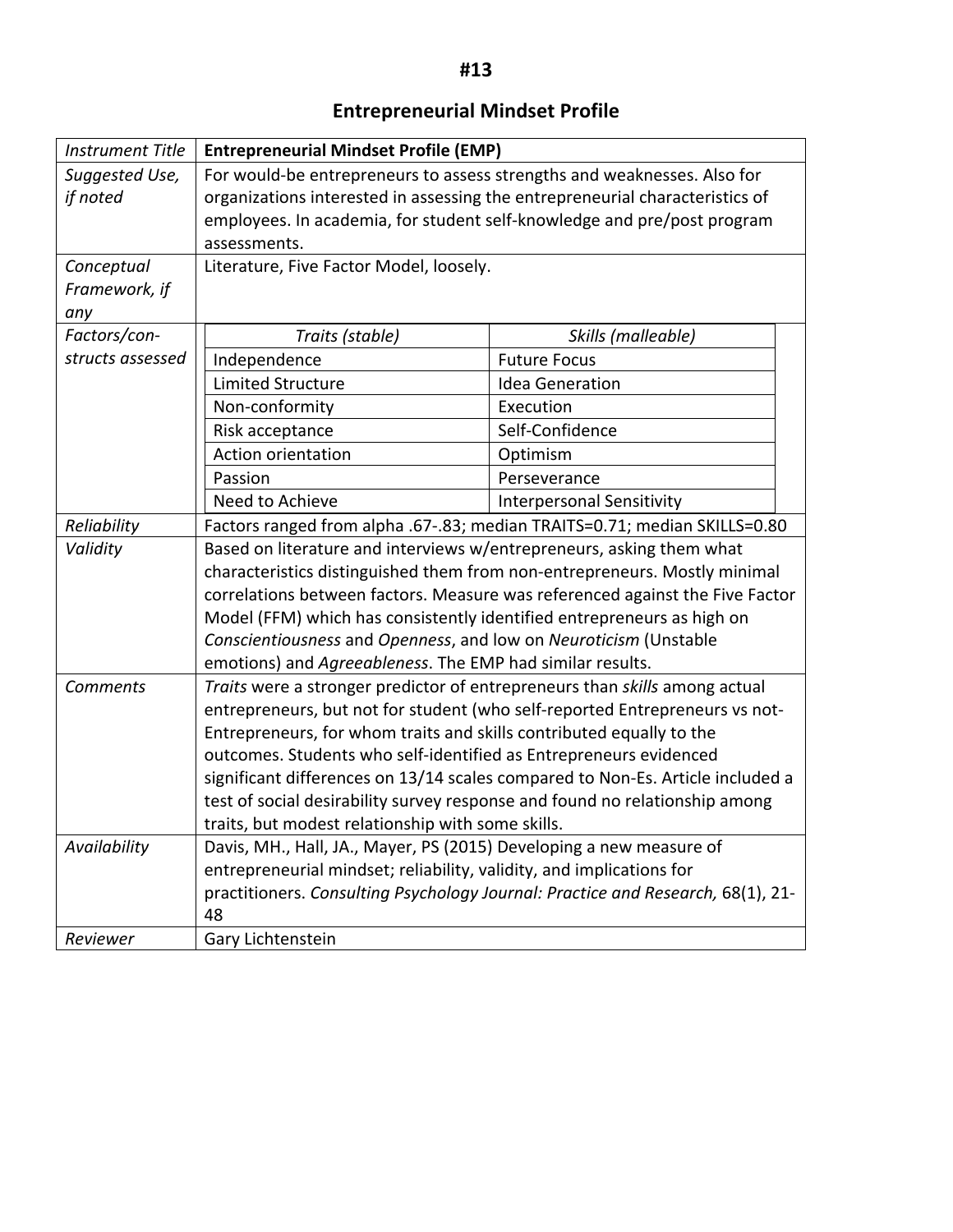| <b>Instrument Title</b> | <b>Entrepreneurial Attitude Orientation (EAO) Scale</b>                      |
|-------------------------|------------------------------------------------------------------------------|
| Suggested Use, if       | Measurement of entrepreneurial traits among undergraduates. Sample:          |
| noted                   | 277 first-year or graduating students (72% were female; 76% first-year;      |
|                         | 97% bachelor's students, 7% with previous entrepreneurial experience).       |
| Conceptual              | Adapts and builds on Covin and Slevin's (1989) EO measurement scale for      |
| Framework, if any       | applicability in the university context and for a student population.        |
| Factors/constructs      | Six dimensions:                                                              |
| assessed                | 1. Entrepreneurial desire                                                    |
|                         | 2. Innovativeness                                                            |
|                         | 3. Pro-activeness                                                            |
|                         | 4. Risk-taking                                                               |
|                         | 5. Networking                                                                |
|                         | 6. Confrontation tolerance                                                   |
|                         |                                                                              |
| Reliability             | After PCA (Principal component analysis) Chronbach's alpha's ranged from     |
|                         | .70 to .79. Dimensions: Entrepreneurial desire (n=2, .79); Innovativeness    |
|                         | (n=5; .78); Risk-taking (n=6; .75); Pro-activeness (n=3; .69); Networking    |
|                         | $(n=2; .70)$ and confrontation tolerance $(n=2; .70)$                        |
| Validity                | Independent samples t-test revealed that there were significant              |
|                         | differences between student with and without entrepreneurial experience      |
|                         | on five out of six variables (all but confrontation tolerance).              |
| Comments                | This instrument was originally created by Covin & Slevin (1989) to assess    |
|                         | the entrepreneurial climate within an organization. It has been adapted      |
|                         | by Taatila & Down. Two factors (Networking and Confrontation Tolerance       |
|                         | were added by Taatila and Down, and Entrepreneurial Orientation in the       |
|                         | original instrument was changed to Entrepreneurial Desire. Moderate          |
|                         | differences were found between 1) males and females on entrepreneurial       |
|                         | desire, risk-taking and pro-activeness; and 2) students with and without     |
|                         | work experience for the innovativeness and pro-activeness dimensions.        |
| Availability            | Taatila, V., & Down, S. (2012). Measuring entrepreneurial orientation of     |
|                         | university students. Education and Training, 54(8/9), 744-760.               |
|                         |                                                                              |
|                         | Covin, J. G., & Slevin, D. P. (1989). Strategic management of small firms in |
|                         | hostile and benign environments. Strategic management journal, 10(1),        |
|                         | 75-87.                                                                       |
| Reviewer                | Thema Monroe-White                                                           |

**EM Symposium Suggested Assessment Instrument**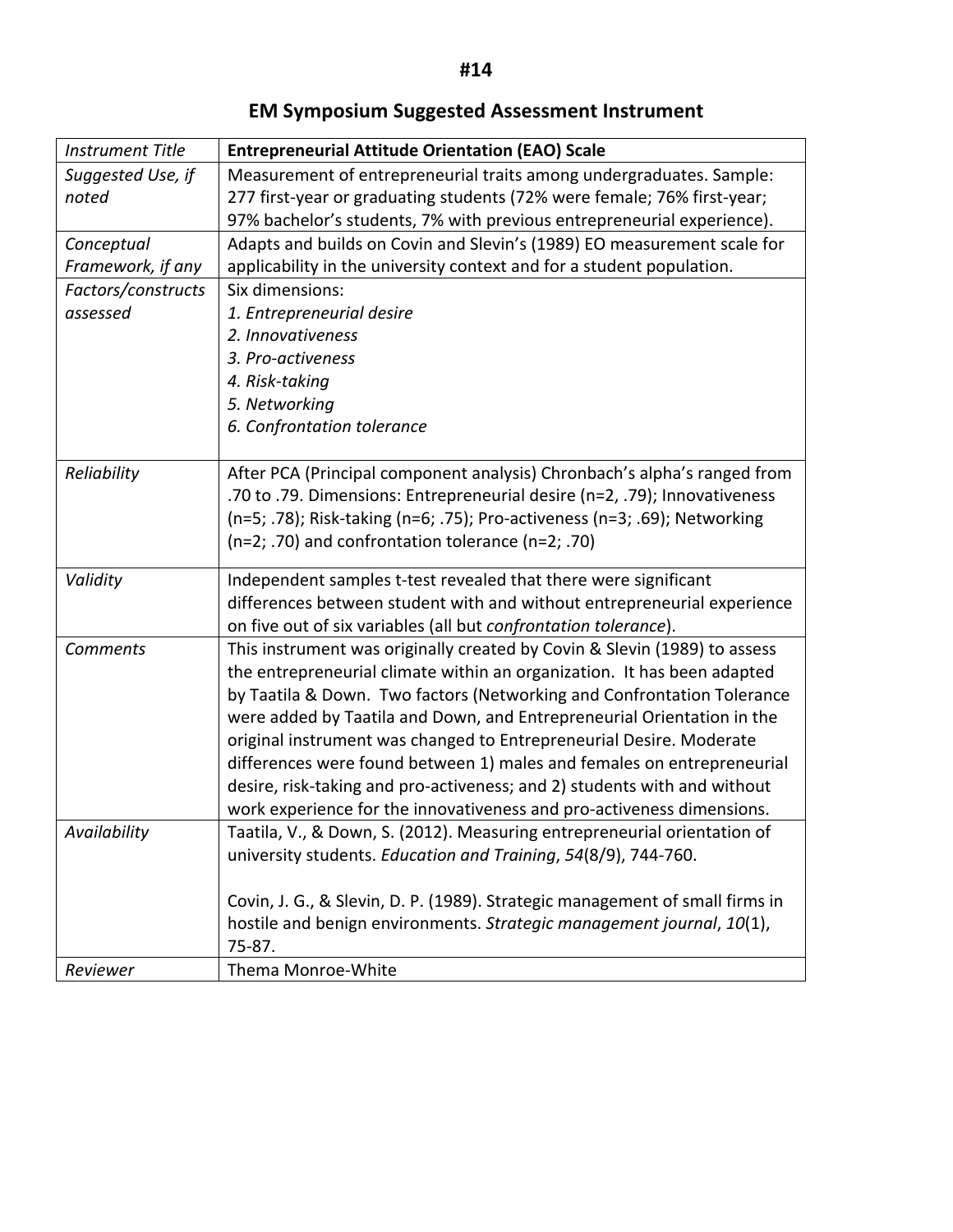# **Entrepreneurship Knowledge Inventory (EKI)**

| <b>Instrument Title</b> | Entrepreneurship Knowledge Inventory (EKI)                                                                                                      |
|-------------------------|-------------------------------------------------------------------------------------------------------------------------------------------------|
| Suggested Use, if       | Assess entrepreneurial knowledge of engineering undergrads (esp. 1st                                                                            |
| noted                   | year vs. seniors)                                                                                                                               |
| Conceptual              | Based on NCIIA (VentureWell) Institutionalizing Entrepreneurship at                                                                             |
| Framework, if any       | Primarily Undergraduate Institutions (PUI E-ship Project, 2005)                                                                                 |
| Factors/constructs      | (Self-Assessed) Entrepreneurial Knowledge about:                                                                                                |
| assessed                | 1) Becoming & Being an Entrepreneur, 2) Finance & Accounting,                                                                                   |
|                         | 3) People & Human Resources, 4) Sales & Marketing, 5) Product Ideation<br>and Development                                                       |
| Reliability             | Cronbach alpha wasn't used because items were not dimensions of a                                                                               |
|                         | construct, but topic areas, with items falling within each area. The                                                                            |
|                         | purpose was to assess respondents' knowledge of items in each section.                                                                          |
|                         | Unlike with constructs, consistent responses across items was not                                                                               |
|                         | sought nor assumed. Reliability was ensured due to the specific,                                                                                |
|                         | behaviorally-oriented response options (see Comments).                                                                                          |
| Validity                | Seniors were identified as having high vs low Entrepreneurship                                                                                  |
|                         | experience. High E-ship students scored significantly higher than low E-                                                                        |
|                         | ship students.                                                                                                                                  |
| <b>Comments</b>         | This is one of two tools developed by the authors to assess EM (also see                                                                        |
|                         | #22). The study is unusual in that it compared results of students with                                                                         |
|                         | E-ship experience to those without, providing criterion validity. Also,                                                                         |
|                         | the response options are more specific than many self-report measures:                                                                          |
|                         | Never heard of it (the term/concept); Heard of it but not sure what it                                                                          |
|                         | means; Can explain it partially; Can explain in depth but not sure how to                                                                       |
|                         | apply it; Can explain in depth and apply it. These response options                                                                             |
|                         | improve reliability and validity.                                                                                                               |
| Availability            | Besterfield-Sacre, M., Ozaltin, N. O., Robinson, A., Shuman, L.,<br>Shartrand, A., & Weilerstein, P. (2013). Factors related to entrepreneurial |
|                         | knowledge in the engineering curriculum. The Journal of Engineering                                                                             |
|                         | Entrepreneurship, $4(1)$ , 31-38.                                                                                                               |
| Reviewer                | Gary Lichtenstein                                                                                                                               |
|                         |                                                                                                                                                 |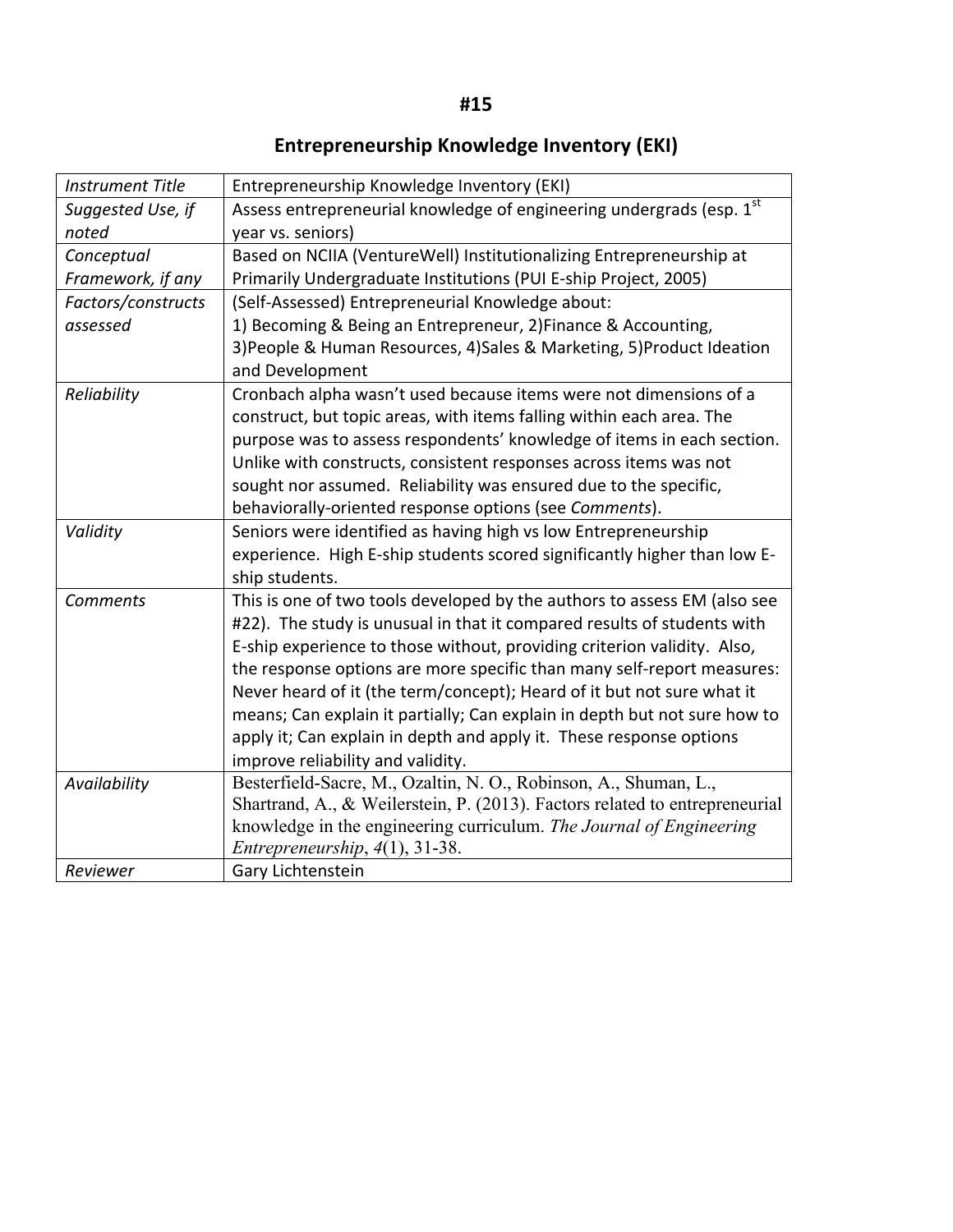# **Gallup Entrepreneurial Profile (10)**

| <b>Instrument Title</b>  | EP 10                                                                                                        |  |  |
|--------------------------|--------------------------------------------------------------------------------------------------------------|--|--|
| Suggested Use, if noted  | Entrepreneurial talent detector and development tool                                                         |  |  |
| Conceptual Framework, if | Based on a prior measure, the Clifton StrengthsFinder, the EP10                                              |  |  |
| any                      | is an online assessment that "helps people discover and develop                                              |  |  |
|                          | their business-building talents."                                                                            |  |  |
| Factors/constructs       | Confidence: You accurately know yourself and<br>1.                                                           |  |  |
| assessed                 | understand others.                                                                                           |  |  |
|                          | <b>Delegator:</b> You recognize that you cannot do everything<br>2 <sub>1</sub>                              |  |  |
|                          | and are willing to contemplate a shift in style and control.                                                 |  |  |
|                          | <b>Determination:</b> You persevere through difficult, even<br>3.                                            |  |  |
|                          | seemingly insurmountable, obstacles.                                                                         |  |  |
|                          | <b>Disruptor:</b> You exhibit creativity in taking an existing<br>4.                                         |  |  |
|                          | idea or product and turning it into something better.                                                        |  |  |
|                          | <b>Independent:</b> You are prepared to do whatever needs to<br>5.<br>be done to build a successful venture. |  |  |
|                          | Knowledge: You constantly search for information that<br>6.                                                  |  |  |
|                          | is relevant to growing your business.                                                                        |  |  |
|                          | Profitability: You make decisions based on observed or<br>7.                                                 |  |  |
|                          | anticipated effect on profit.                                                                                |  |  |
|                          | 8. Relationship: You have high social awareness and an                                                       |  |  |
|                          | ability to build relationships that are beneficial for the                                                   |  |  |
|                          | firm's survival and growth.                                                                                  |  |  |
|                          | <b>Risk:</b> You instinctively know how to manage high-risk<br>9.                                            |  |  |
|                          | situations.                                                                                                  |  |  |
|                          | 10. Selling: You are the best spokesperson for the business.                                                 |  |  |
|                          |                                                                                                              |  |  |
| Reliability              | Not reported, but may be available by inquiry. Items derived                                                 |  |  |
|                          | based on research and job analyses of entrepreneurs                                                          |  |  |
| Validity                 | Not reported, but may be available by inquiry. EP10 samples                                                  |  |  |
|                          | include entrepreneurs and non-entrepreneurs in US and                                                        |  |  |
|                          | internationally.                                                                                             |  |  |
| Comments                 | "While other assessments focus on testing knowledge or skills,                                               |  |  |
|                          | the EP10 focuses on identifying talent-the most important                                                    |  |  |
|                          | factor in predicting success."                                                                               |  |  |
|                          | $Cost = $12$                                                                                                 |  |  |
| Availability             | Gallup:                                                                                                      |  |  |
|                          | http://www.gallup.com/services/170867/entrepreneurship.aspx                                                  |  |  |
|                          | also: https://www.gallupstrengthscenter.com/EP10/en-                                                         |  |  |
|                          | US/About                                                                                                     |  |  |
| Reviewer                 | Gary Lichtenstein                                                                                            |  |  |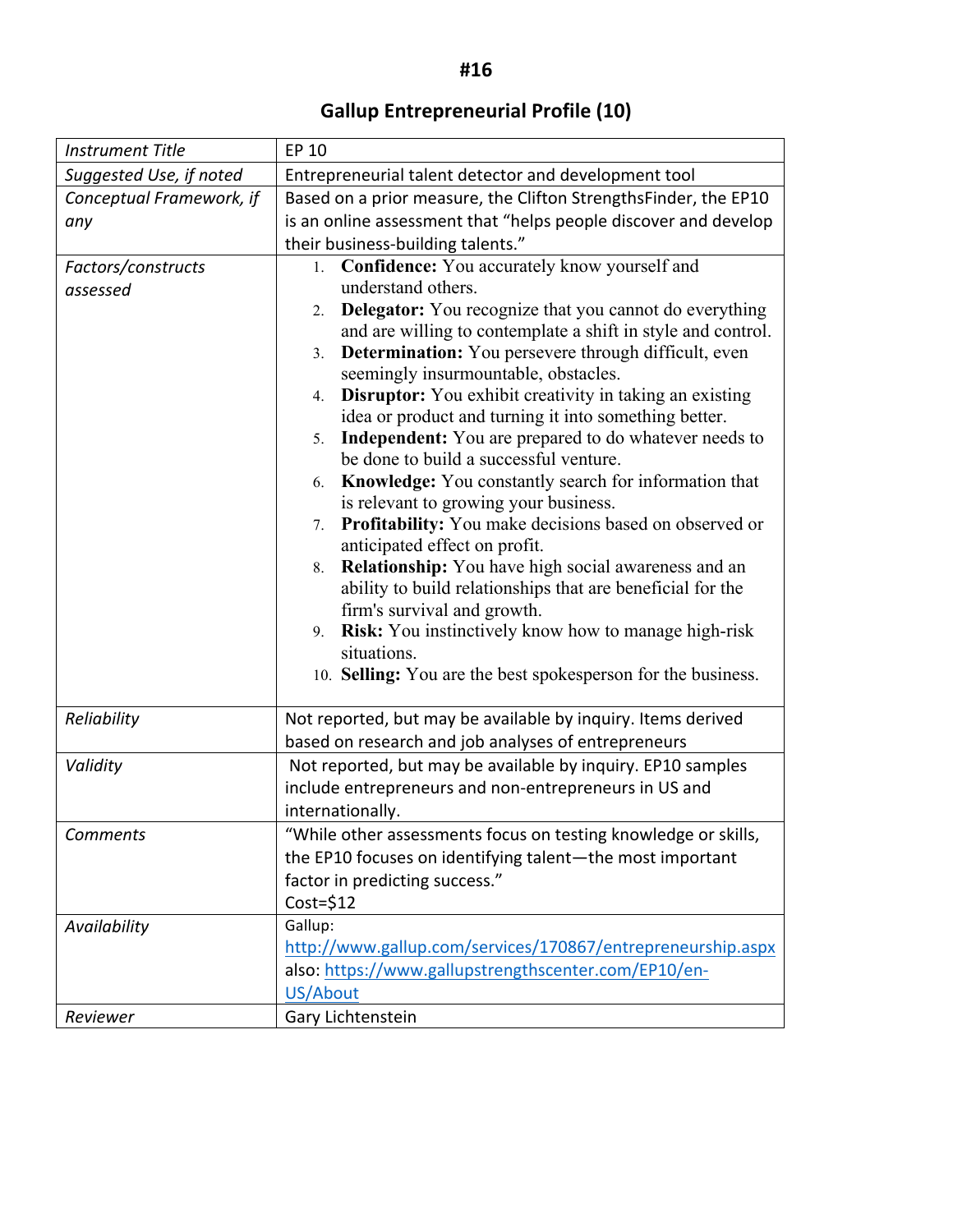#### **EM Symposium Suggested Assessment Instrument**

| <b>Instrument Title</b> | <b>Entrepreneurial Behavior Inventory (EBI)</b>                               |
|-------------------------|-------------------------------------------------------------------------------|
| Suggested Use, if       | Assessing business owners and corporate entrepreneurs                         |
| noted                   | (intrepreneurs), identifying types of entrepreneurs, and designing            |
|                         | manager training                                                              |
| Conceptual              | Derived empirically, based on 40 case studies of actual incidents faced       |
| Framework, if any       | by entrepreneurs, as well as attributes identified throughout the             |
|                         | research literature.                                                          |
| Factors/constructs      | Innovativeness, risk-taking, change orientation, opportunism                  |
| assessed                |                                                                               |
| Reliability             | Final 4 factors and uni-dimensional (combined) factor Cronbach alphas         |
|                         | were all above 0.80.                                                          |
| Validity                | Content validity established through interviews with entrepreneur             |
|                         | about (self-reported) attributes and comparing EBI pilot data to              |
|                         | entrepreneur and executive MBA grad students' self-assessments.               |
| Comments                | The inventory is based on actual behaviors (vs. traits and literature-        |
|                         | derived competencies) as discerned from 40 case studies based on              |
|                         | actual experiences of business owners and corporate leaders. On the           |
|                         | EBI assessment, respondents read 1-4 sentence scenarios and choose            |
|                         | one of five action alternatives.                                              |
| Availability            | Theresa L.M. Lau, Shaffer, M. A., Chan, K. F., & Yan Man, T. W. (2012). The   |
|                         | entrepreneurial behaviour inventory. International Journal of Entrepreneurial |
|                         | Behaviour & Research, 18(6), 673-696.                                         |
|                         | doi:http://dx.doi.org.ezproxy1.lib.asu.edu/10.1108/13552551211268120          |
| Reviewer                | Gary Lichtenstein                                                             |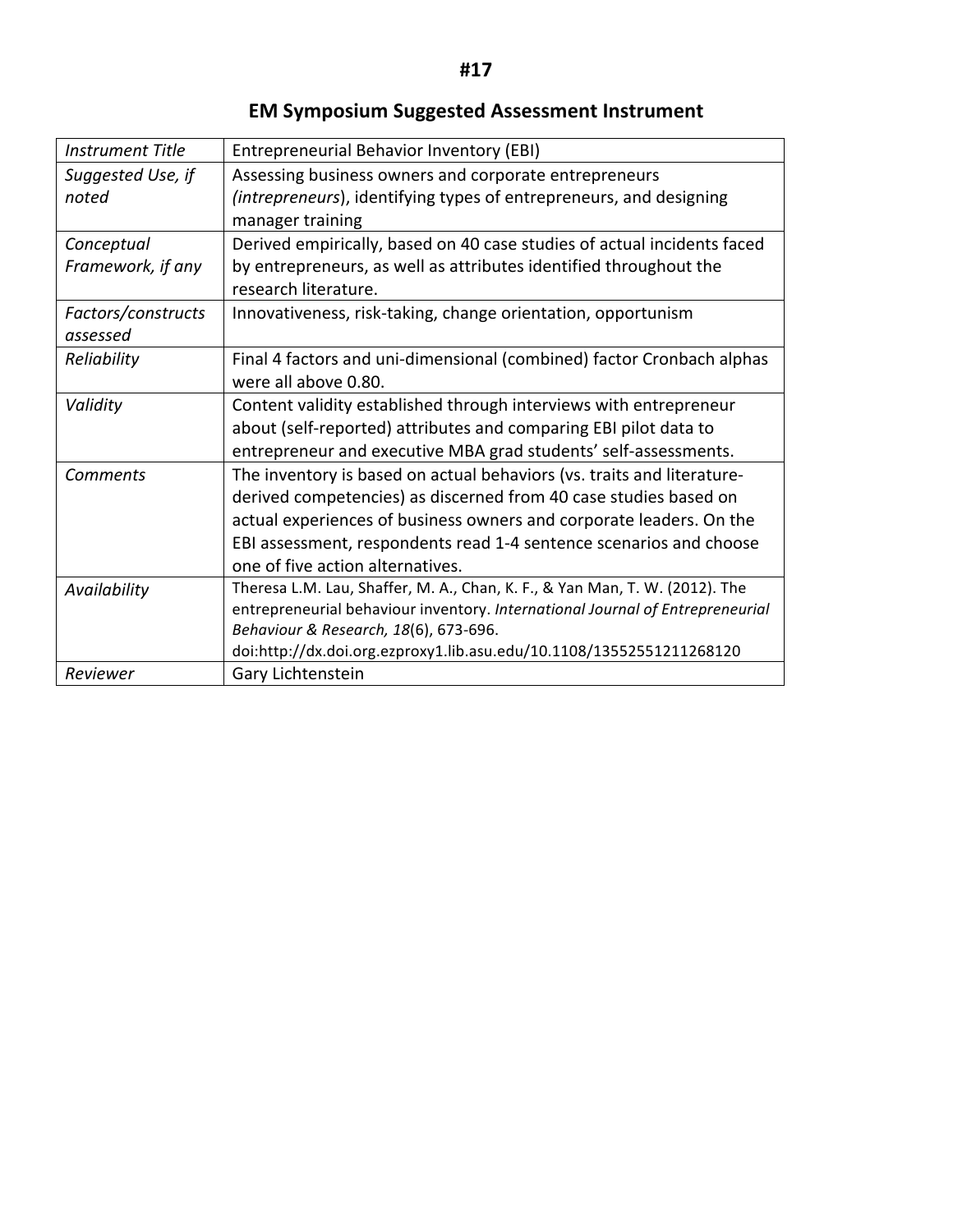#### **Proactive Behavior Orientation**

| <b>Instrument Title</b> | Proactive Behavior Orientation (PBO)                                   |
|-------------------------|------------------------------------------------------------------------|
| Author(s)               | <b>Bateman &amp; Crant</b>                                             |
| Suggested Use, if       | Identify college students' and working professionals' proactive        |
| noted                   | behavior orientation as a proxy for entrepreneurial inclination.       |
| Conceptual              | Locus of Control (Rotter, Bandura), Prospectors & Defenders (from      |
| Framework, if any       | organizational theory--Miles & Snow)                                   |
| Factors/constructs      | Single factor: Proactive Behavior Orientation                          |
| assessed                |                                                                        |
| Reliability             | Cronbach Alpha = 0.83.                                                 |
| Validity                | Criterion validity assessed by correlations of the PBO with extra-     |
|                         | curricular activities, personal achievements, and analyses of          |
|                         | respondents' choices of people they nominated who they believe have    |
|                         | effected transformational leadership.                                  |
| <b>Comments</b>         | The instrument was crossed with the Big Five personality dimensions    |
|                         | inventory (emotional instability, extraversion, openness/intelligence, |
|                         | agreeableness/friendliness, conscientiousness/will), Rotter's locus of |
|                         | control measure, and several author-created variables suggestive of    |
|                         | inclination to change one's environment. The Proactive Behavior        |
|                         | Orientation correlated significantly with conscientiousness,           |
|                         | extraversion, need for achievement and need for dominance.             |
| Availability            | Bateman, T.S., & Crant, M.J., (1993). The Proactive Component of       |
|                         | Organizational Behavior: A measure and correlates. Journal of          |
|                         | Organizational Behavior 14(2), pp.103-118.                             |
| Reviewer                | Gary Lichtenstein                                                      |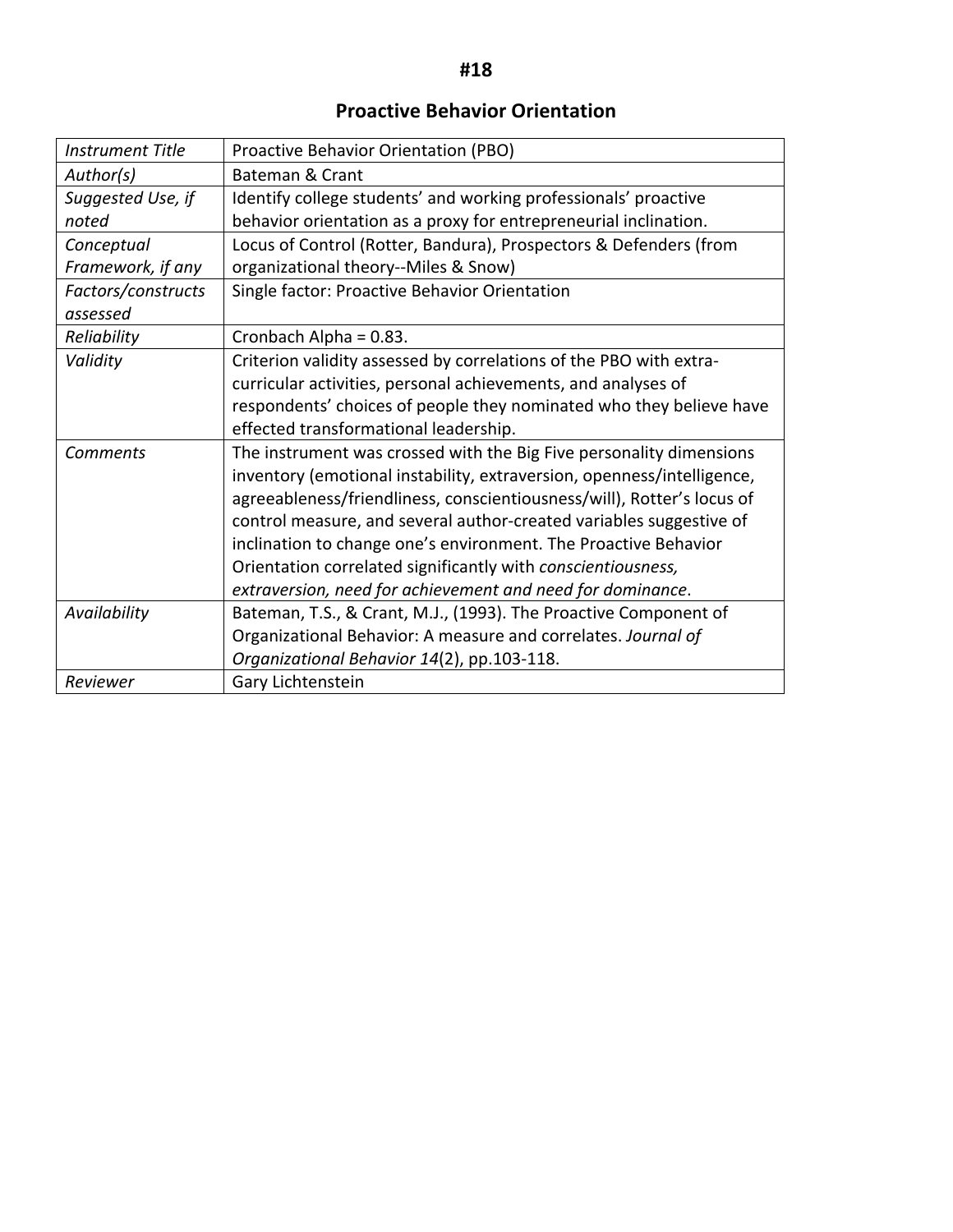# **Entrepreneurial Competence Behavioral Assessment**

| <b>Instrument Title</b> | <b>Entrepreneurial Competence Behavioral Assessment</b>                          |  |  |
|-------------------------|----------------------------------------------------------------------------------|--|--|
| Suggested Use, if       | Provide juniors and senior high school students (in Flanders, Belgium) concrete  |  |  |
| noted                   | feedback about their "generic entrepreneurial competence."                       |  |  |
| Conceptual              | Man, 2012: Context of (experiential) learning                                    |  |  |
| Framework, if any       |                                                                                  |  |  |
| Factors/constructs      | Performance Orientation, Creativity, Taking Initiative, Taking Calculated Risks, |  |  |
| assessed                | Perseverance, Communication, Planning & Organizing, Decisiveness,                |  |  |
|                         | Collaboration, Reflection                                                        |  |  |
| Reliability             | Ranges from alpha=0.31-0.65                                                      |  |  |
| Validity                | Initially, items were determined based on frequency of mention in an extensive   |  |  |
|                         | literature review (See Tables 2 & 3). Factor list was reduced based upon         |  |  |
|                         | respondents' ability to measure the construct and teachers' ability to score it  |  |  |
|                         | (final factors are shown above).                                                 |  |  |
| Comments                | Instrument was created for and validated by a sample of 16-18 yr old secondary   |  |  |
|                         | students (high school) who participated in an entrepreneurial simulation.        |  |  |
|                         | Note p.33 & 34: List of broad and specific E-"sub-competencies" throughout       |  |  |
|                         | research literature. This assessment is intended to be an observational measure, |  |  |
|                         | based upon observable behaviors, completed by teachers.                          |  |  |
| Availability            | Shelfhout, W., Bruggemann, K., Maeyer, S.D. (2016). Evaluation of                |  |  |
|                         | entrepreneurial competence through scaled behavioural indicators: Validation of  |  |  |
|                         | an instrument. Studies in Educational Evaluation, 51 (2016) 29-41.               |  |  |
| Reviewer                | Gary Lichtenstein                                                                |  |  |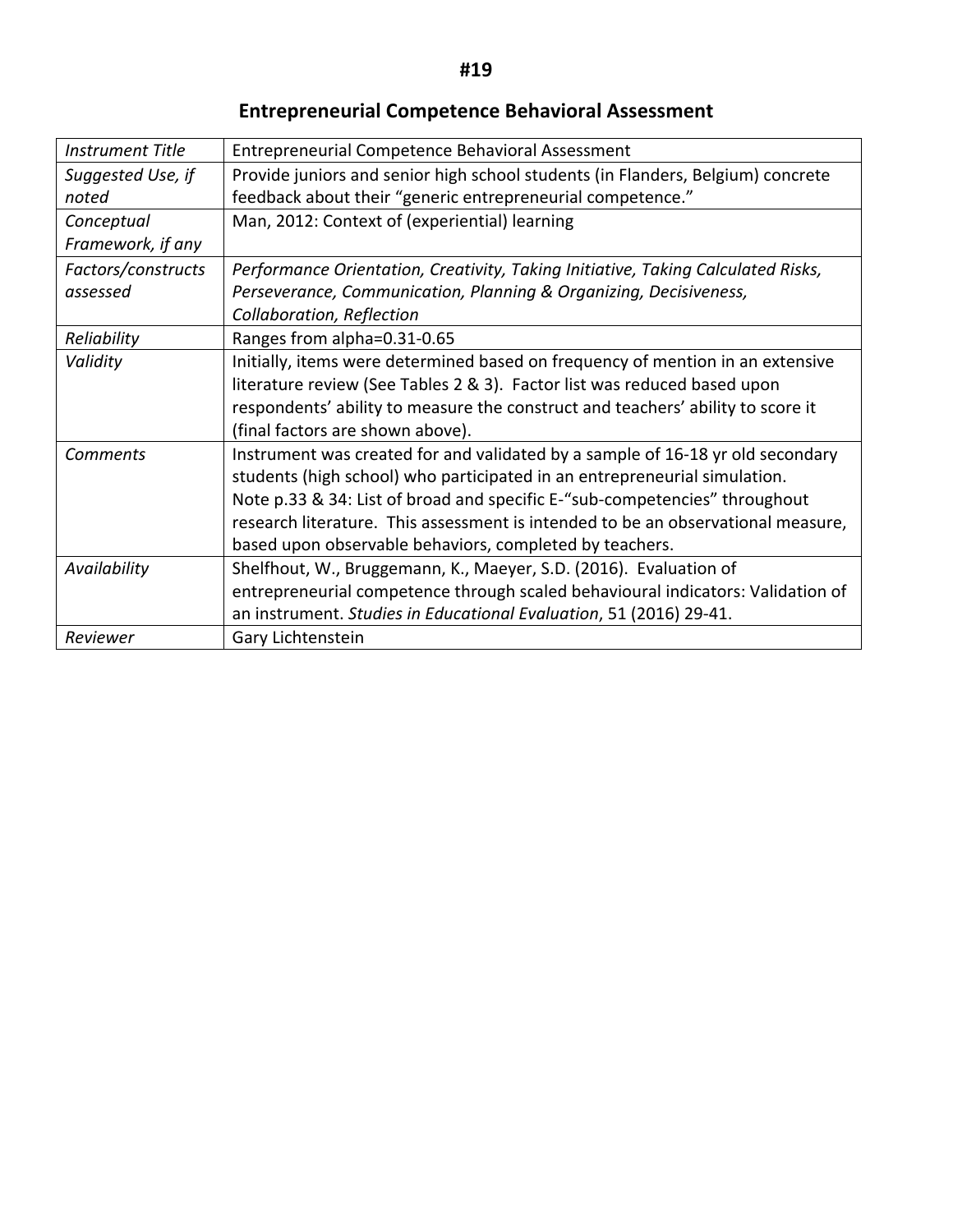#### #20 Assessment of Engineering Entrepreneurship

| <i>Instrument</i>                                                                                      | Assessment of Entrepreneurship Education                                                                                                                                                                                                                                                                                                                                                                                                                                                                                                              |                                                            |                                                      |                                               |            |          |
|--------------------------------------------------------------------------------------------------------|-------------------------------------------------------------------------------------------------------------------------------------------------------------------------------------------------------------------------------------------------------------------------------------------------------------------------------------------------------------------------------------------------------------------------------------------------------------------------------------------------------------------------------------------------------|------------------------------------------------------------|------------------------------------------------------|-----------------------------------------------|------------|----------|
| Suggested                                                                                              | GET and GSE were used to identify entrepreneurs/innovators. LABS was used initially to gauge                                                                                                                                                                                                                                                                                                                                                                                                                                                          |                                                            |                                                      |                                               |            |          |
| Use, if noted                                                                                          | one's orientation towards leadership, then used later by Wise & Rzasa as one of 3 measures of                                                                                                                                                                                                                                                                                                                                                                                                                                                         |                                                            |                                                      |                                               |            |          |
|                                                                                                        | entrepreneurial disposition. These were measures used to evaluate the success of a grant-                                                                                                                                                                                                                                                                                                                                                                                                                                                             |                                                            |                                                      |                                               |            |          |
|                                                                                                        | funded E-ship program at Penn State.                                                                                                                                                                                                                                                                                                                                                                                                                                                                                                                  |                                                            |                                                      |                                               |            |          |
| ConceptFrame                                                                                           | All were derived based on prior literature.                                                                                                                                                                                                                                                                                                                                                                                                                                                                                                           |                                                            |                                                      |                                               |            |          |
| Factors/constr                                                                                         | <b>GET</b><br><b>LABS</b>                                                                                                                                                                                                                                                                                                                                                                                                                                                                                                                             |                                                            |                                                      | <b>GSE</b>                                    |            |          |
| ucts assessed                                                                                          | Need for                                                                                                                                                                                                                                                                                                                                                                                                                                                                                                                                              | <b>Beliefs About Authority/Control</b>                     |                                                      |                                               | GSE: 8     |          |
|                                                                                                        | Achievement                                                                                                                                                                                                                                                                                                                                                                                                                                                                                                                                           |                                                            |                                                      |                                               | items,     |          |
|                                                                                                        | Autonomy                                                                                                                                                                                                                                                                                                                                                                                                                                                                                                                                              | Beliefs re: Ethics should play a role in                   |                                                      |                                               | single     |          |
|                                                                                                        |                                                                                                                                                                                                                                                                                                                                                                                                                                                                                                                                                       |                                                            |                                                      |                                               | factor     |          |
|                                                                                                        |                                                                                                                                                                                                                                                                                                                                                                                                                                                                                                                                                       | leadership                                                 |                                                      |                                               |            |          |
|                                                                                                        | Drive/                                                                                                                                                                                                                                                                                                                                                                                                                                                                                                                                                | Inclination towards lifelong learning                      |                                                      |                                               | $\ddot{}$  |          |
|                                                                                                        | Determination                                                                                                                                                                                                                                                                                                                                                                                                                                                                                                                                         |                                                            |                                                      |                                               | Regret-ful |          |
|                                                                                                        | <b>Risk Taking</b>                                                                                                                                                                                                                                                                                                                                                                                                                                                                                                                                    |                                                            |                                                      | Importance of cooperation in org. context     |            | Thinking |
|                                                                                                        | Creativity                                                                                                                                                                                                                                                                                                                                                                                                                                                                                                                                            |                                                            |                                                      | Should leadership be open to change and risk- |            |          |
|                                                                                                        |                                                                                                                                                                                                                                                                                                                                                                                                                                                                                                                                                       | taking                                                     |                                                      |                                               |            | 1item    |
|                                                                                                        | <b>TOTAL</b>                                                                                                                                                                                                                                                                                                                                                                                                                                                                                                                                          |                                                            |                                                      | Extent to which someone believes that         |            |          |
|                                                                                                        |                                                                                                                                                                                                                                                                                                                                                                                                                                                                                                                                                       |                                                            |                                                      |                                               |            |          |
|                                                                                                        |                                                                                                                                                                                                                                                                                                                                                                                                                                                                                                                                                       | systemic process in organizations influences<br>leadership |                                                      |                                               |            |          |
|                                                                                                        |                                                                                                                                                                                                                                                                                                                                                                                                                                                                                                                                                       |                                                            |                                                      |                                               |            |          |
|                                                                                                        |                                                                                                                                                                                                                                                                                                                                                                                                                                                                                                                                                       | Extent to which one believes that orgs should              |                                                      |                                               |            |          |
|                                                                                                        |                                                                                                                                                                                                                                                                                                                                                                                                                                                                                                                                                       | be organized with top-down leadership                      |                                                      |                                               |            |          |
|                                                                                                        |                                                                                                                                                                                                                                                                                                                                                                                                                                                                                                                                                       | Extent to which one believes that responsib.               |                                                      |                                               |            |          |
|                                                                                                        | For taking risk lies with org leaders only.                                                                                                                                                                                                                                                                                                                                                                                                                                                                                                           |                                                            |                                                      |                                               |            |          |
|                                                                                                        |                                                                                                                                                                                                                                                                                                                                                                                                                                                                                                                                                       |                                                            |                                                      | Cooperative/open leadership processes.        |            |          |
| Reliability                                                                                            | GET: Scales had low                                                                                                                                                                                                                                                                                                                                                                                                                                                                                                                                   |                                                            | LABS: All scales alpha                               | GSE & Regretful Thinking: Cronbach alpha      |            |          |
|                                                                                                        | alphas, summed total                                                                                                                                                                                                                                                                                                                                                                                                                                                                                                                                  | over 0.80                                                  |                                                      | for GSE measure=0.89                          |            |          |
|                                                                                                        | had alpha=0.70                                                                                                                                                                                                                                                                                                                                                                                                                                                                                                                                        |                                                            |                                                      | Regretful thinking alpha=NA, b/c only 1 item  |            |          |
| Validity                                                                                               | GET: Items piloted w/a<br>sample of new business                                                                                                                                                                                                                                                                                                                                                                                                                                                                                                      | LABS: Used in prior research.<br>GSE: Piloted using a      |                                                      | random sample of                              |            |          |
|                                                                                                        | owners                                                                                                                                                                                                                                                                                                                                                                                                                                                                                                                                                |                                                            | Instrument validity not reported<br>patent inventors |                                               |            |          |
| Comments                                                                                               |                                                                                                                                                                                                                                                                                                                                                                                                                                                                                                                                                       |                                                            |                                                      |                                               |            |          |
|                                                                                                        | Note that one-year progress was updated in a 2005 JEE paper (Bilen, S.G., Kisenweather, E.C.,<br>Rzasa, S.E.--2005). In 2005, the GET instrument is no longer referenced.                                                                                                                                                                                                                                                                                                                                                                             |                                                            |                                                      |                                               |            |          |
| Availability                                                                                           | Wise, J.C., Rzasa, S.E., (2004). Institutionalizing the Assessment of Engineering                                                                                                                                                                                                                                                                                                                                                                                                                                                                     |                                                            |                                                      |                                               |            |          |
|                                                                                                        | Entrepreneurship. Paper presented at the 34 <sup>th</sup> Annual Conference of IEEE Frontiers in                                                                                                                                                                                                                                                                                                                                                                                                                                                      |                                                            |                                                      |                                               |            |          |
|                                                                                                        | Education Conference. Session T2E. This paper cites:                                                                                                                                                                                                                                                                                                                                                                                                                                                                                                  |                                                            |                                                      |                                               |            |          |
|                                                                                                        | LABS: Weilkiewicz, R.M. (2000). The Leadership Attitudes & Beliefs Scale: An instrument for<br>evaluating college students' Thinking About Leadership and Organizations. Journal of College<br>Student Development, v31, n3, pp.335-346.<br>http://www.psycholosphere.com/The%20Leadership%20Attitudes%20and%20Beliefs%20Scal<br>e%20by%20Wielkiewicz.pdf<br>GET: Stormer, F., Kline, T., Goldenberg, S. (1999). Measuring entrepreneurship with the<br>General Enterprising Tendency Test: Criterion-related validity and reliability. Human Systems |                                                            |                                                      |                                               |            |          |
|                                                                                                        |                                                                                                                                                                                                                                                                                                                                                                                                                                                                                                                                                       |                                                            |                                                      |                                               |            |          |
|                                                                                                        |                                                                                                                                                                                                                                                                                                                                                                                                                                                                                                                                                       |                                                            |                                                      |                                               |            |          |
|                                                                                                        |                                                                                                                                                                                                                                                                                                                                                                                                                                                                                                                                                       |                                                            |                                                      |                                               |            |          |
|                                                                                                        |                                                                                                                                                                                                                                                                                                                                                                                                                                                                                                                                                       |                                                            |                                                      |                                               |            |          |
|                                                                                                        |                                                                                                                                                                                                                                                                                                                                                                                                                                                                                                                                                       |                                                            |                                                      |                                               |            |          |
|                                                                                                        | Management, v18, pp.47-52.                                                                                                                                                                                                                                                                                                                                                                                                                                                                                                                            |                                                            |                                                      |                                               |            |          |
|                                                                                                        | http://dev.pue.itesm.mx/DoctoradoNebrija/MaterialGral/Measuring%20entrepreneurship%2                                                                                                                                                                                                                                                                                                                                                                                                                                                                  |                                                            |                                                      |                                               |            |          |
|                                                                                                        | 0with%20the%20general%20enterprising%20tendency%20GET.pdf                                                                                                                                                                                                                                                                                                                                                                                                                                                                                             |                                                            |                                                      |                                               |            |          |
|                                                                                                        | General Self-Efficacy (GSE): Chen C.C, Greene, P.G., Crick, A. (1998). Does entrepreneurial                                                                                                                                                                                                                                                                                                                                                                                                                                                           |                                                            |                                                      |                                               |            |          |
|                                                                                                        | self-efficacy distinguish entrepreneurs from managers? Journal of Business Venturing, v13,                                                                                                                                                                                                                                                                                                                                                                                                                                                            |                                                            |                                                      |                                               |            |          |
| pp.295-316.<br>http://www.sciencedirect.com.ezproxy1.lib.asu.edu/science/article/pii/S0883902697000293 |                                                                                                                                                                                                                                                                                                                                                                                                                                                                                                                                                       |                                                            |                                                      |                                               |            |          |
|                                                                                                        |                                                                                                                                                                                                                                                                                                                                                                                                                                                                                                                                                       |                                                            |                                                      |                                               |            |          |
| Reviewer                                                                                               | Gary Lichtenstein                                                                                                                                                                                                                                                                                                                                                                                                                                                                                                                                     |                                                            |                                                      |                                               |            |          |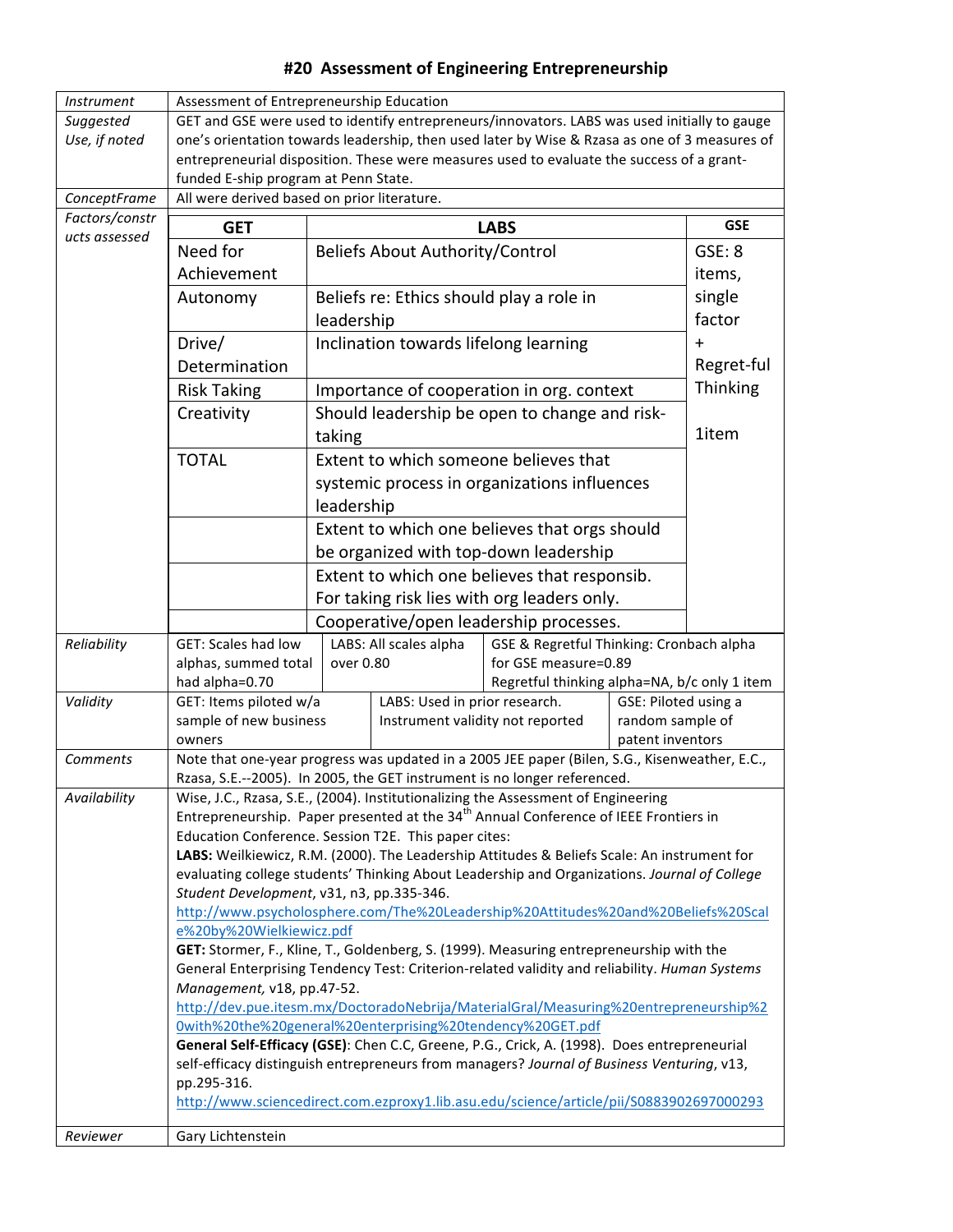# **Entrepreneurial Self-Efficacy**

| Instrument<br>Title                | <b>Entrepreneurial Self-Efficacy</b>                                                                                                                                                                                                                                                                                                                                           |
|------------------------------------|--------------------------------------------------------------------------------------------------------------------------------------------------------------------------------------------------------------------------------------------------------------------------------------------------------------------------------------------------------------------------------|
| Suggested Use,<br>if noted         | Identifying entrepreneurial self-efficacy (ESE) among college-aged students.                                                                                                                                                                                                                                                                                                   |
| Conceptual<br>Framework, if<br>any | Lit review. Authors modified the framework of Mueller & Goic (2003) and Stevenson et al,<br>1985. Items were derived based on prior literature and input from a panel of<br>entrepreneurs.                                                                                                                                                                                     |
| Factors/constr<br>ucts assessed    | Assesses Entrepreneurial S-E along 6 dimensions: Searching for viable idea/recognizing an<br>opportunity; Planning—creating a business model; Marshaling resources; Implementing<br>(human dimension), Implementing (financial dimension). Plus, Attitude towards<br>venturing. Instrument works better for assessing dimensions separately, rather than as a<br>single score. |
| Reliability                        | Reliability for each of 6 scales is alpha>0.83                                                                                                                                                                                                                                                                                                                                 |
| Validity                           | Instrument items were developed using a panel entrepreneurs. Scales were validated by<br>the same panel.                                                                                                                                                                                                                                                                       |
| <b>Comments</b>                    | Instrument was created using a sample of nascent entrepreneurs, with items and scales<br>co-developed with a panal of experienced entrepreneurs.                                                                                                                                                                                                                               |
| Availability                       | McGee, J., Peterson, M., Mueller, S., Sequeria, J. (2009). Entrepreneurial Self-Efficacy:<br>Refining the measure. Entrepreneurship Theory & Practice, July, pp. 965-988.<br>http://cmapspublic3.ihmc.us/rid%3D1253386188218_95923794_9629/Entrepreneurial%2<br>0self%20efficacy-refining%20the%20measure-jeffery%20mcgee.pdf                                                  |
| Reviewer                           | Gary Lichtenstein                                                                                                                                                                                                                                                                                                                                                              |